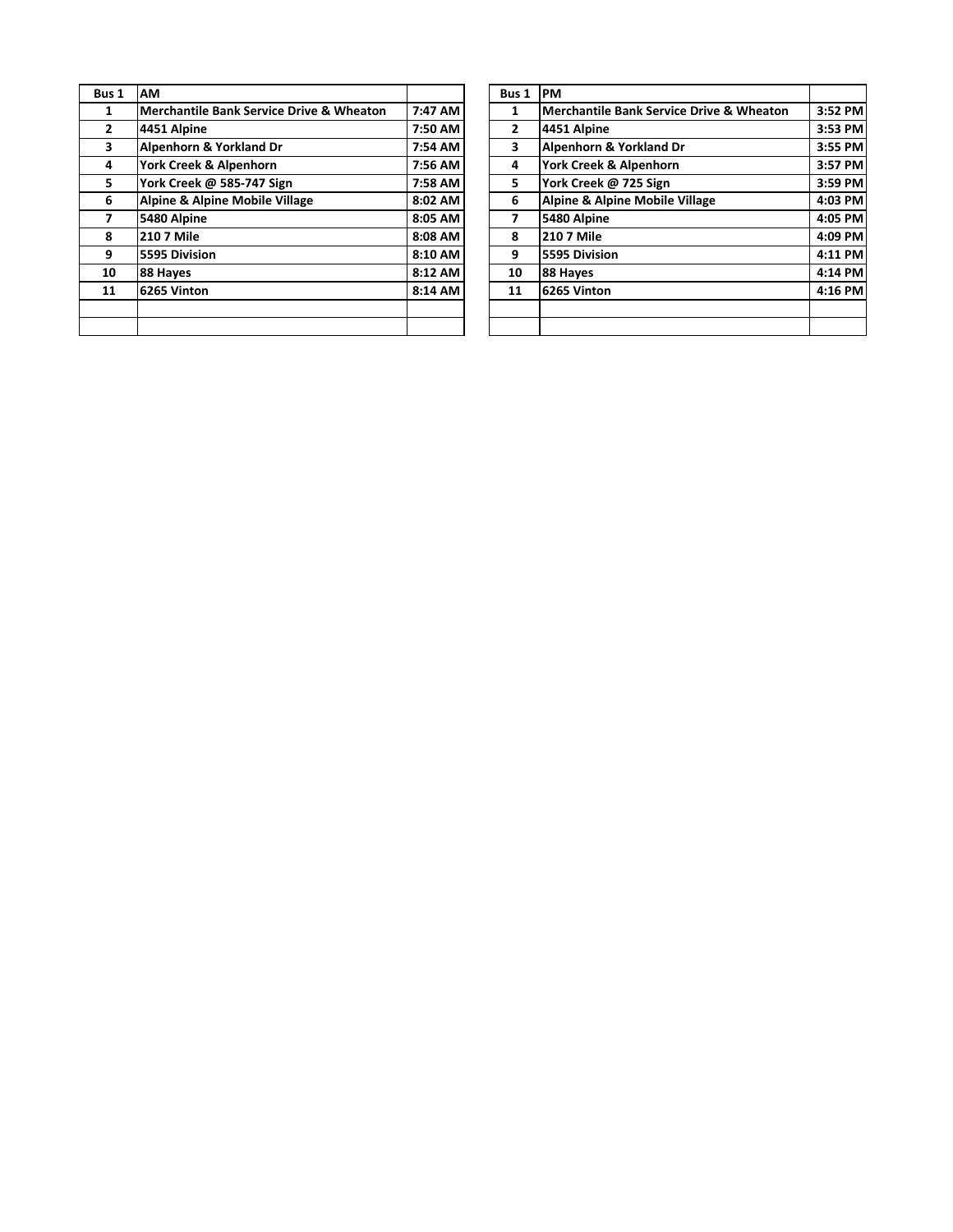| Bus 2        | <b>AM</b>                                    |         | Bus <sub>2</sub> | <b>PM</b> |
|--------------|----------------------------------------------|---------|------------------|-----------|
| 1            | <b>Walker Child Care</b>                     | 8:10 AM |                  | Leo       |
| $\mathbf{2}$ | Leonard & W. Leonard Ct                      | 8:18 AM |                  | Leo       |
| 3            | <b>Leonard Gardens Clubhouse</b>             | 8:20 AM | з                | Illiu     |
| 4            | Illium & Marvin Ct                           | 8:21 AM |                  | Leo       |
| 5            | <b>Leonard &amp; Huntington Ridge Condos</b> | 8:24 AM |                  | 403       |
| 6            | 4032 Leonard                                 | 8:25 AM |                  | Wa        |

| ıs 2         | <b>IAM</b>                                   |         | Bus <sub>2</sub> | <b>IPM</b>                        |           |
|--------------|----------------------------------------------|---------|------------------|-----------------------------------|-----------|
|              | Walker Child Care                            | 8:10 AM |                  | Leonard & W. Leonard Ct           | 3:38 PM   |
| $\mathbf{z}$ | Leonard & W. Leonard Ct                      | 8:18 AM |                  | Leonard Gardens Clubhouse         | 3:40 PM   |
| 3            | Leonard Gardens Clubhouse                    | 8:20 AM | 3                | Illium & Marvin Ct                | $3:43$ PM |
| 4            | Illium & Marvin Ct                           | 8:21 AM |                  | Leonard & Huntington Ridge Condos | $3:45$ PM |
| 5.           | <b>Leonard &amp; Huntington Ridge Condos</b> | 8:24 AM | 5                | 4032 Leonard                      | $3:49$ PM |
| 6            | 4032 Leonard                                 | 8:25 AM |                  | <b>Walker Child Care</b>          | 3:52 PM   |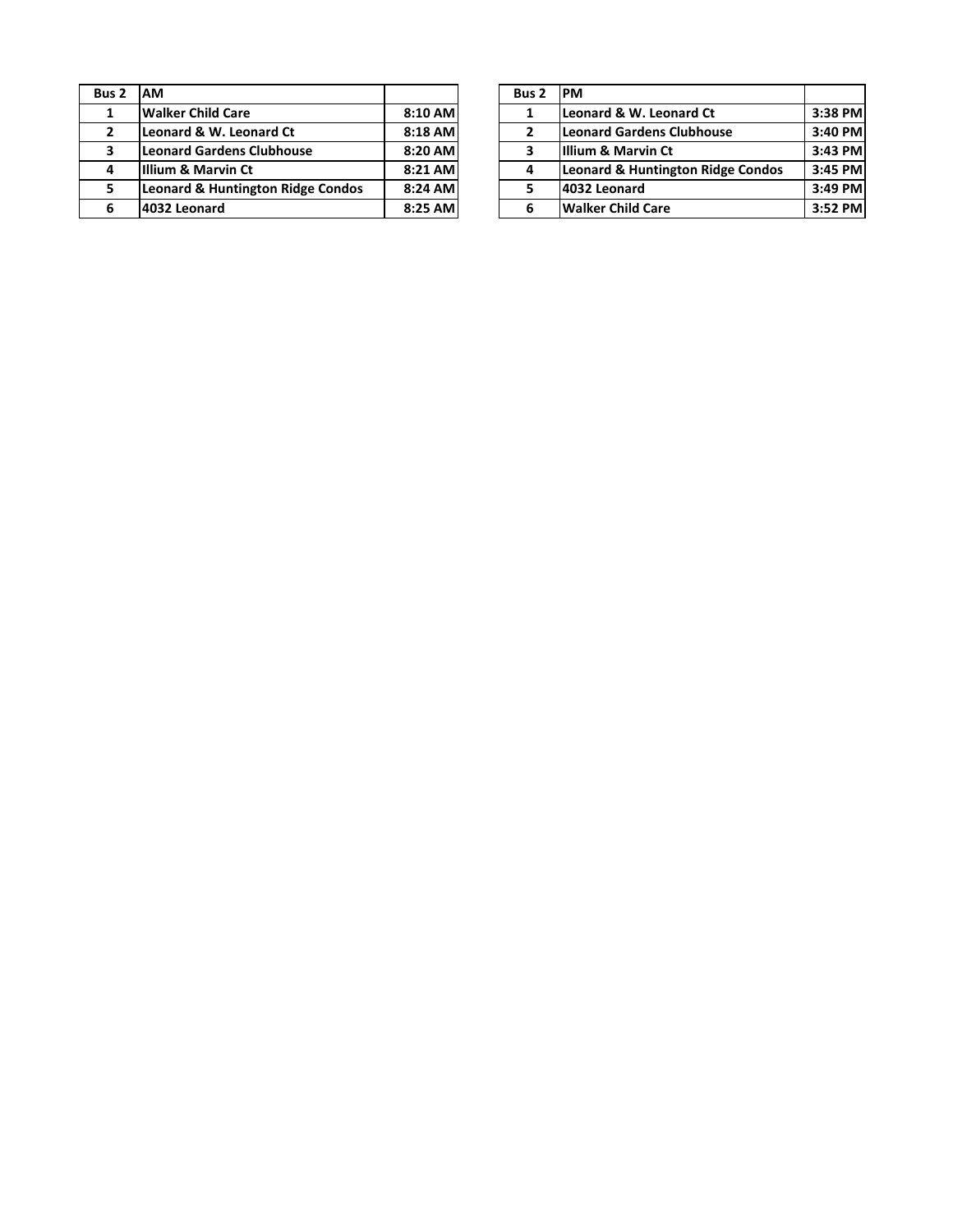| Bus 3        | <b>AM</b>                     |         | <b>Bus 3</b> | <b>PM</b> |
|--------------|-------------------------------|---------|--------------|-----------|
| 1            | 3690 Richmond                 | 8:13 AM |              | 1369      |
| $\mathbf{2}$ | 1714 Maplerow                 | 8:14 AM |              | 2 171     |
| 3            | <b>Walker Child Care</b>      | 8:15 AM |              | 3 Wa      |
| 4            | <b>KH Early Childhood Ctr</b> | 8:17 AM |              | 4 KH      |
|              | 13720 Ironwood                | 8:20 AM |              |           |

| ıs 3 | <b>IAM</b>                    |           | <b>Bus 3 IPM</b> |                            |           |
|------|-------------------------------|-----------|------------------|----------------------------|-----------|
| 1    | 3690 Richmond                 | $8:13$ AM |                  | 13690 Richmond             | 3:48 PM   |
|      | 1714 Maplerow                 | 8:14 AM   |                  | 21714 Maplerow             | $3:49$ PM |
| 3    | <b>Walker Child Care</b>      | $8:15$ AM |                  | <b>3 Walker Child Care</b> | 3:50 PM   |
| 4    | <b>KH Early Childhood Ctr</b> | 8:17 AM   |                  | 4 KH Early Childhood Ctr   | 3:52 PM   |
|      |                               |           |                  |                            |           |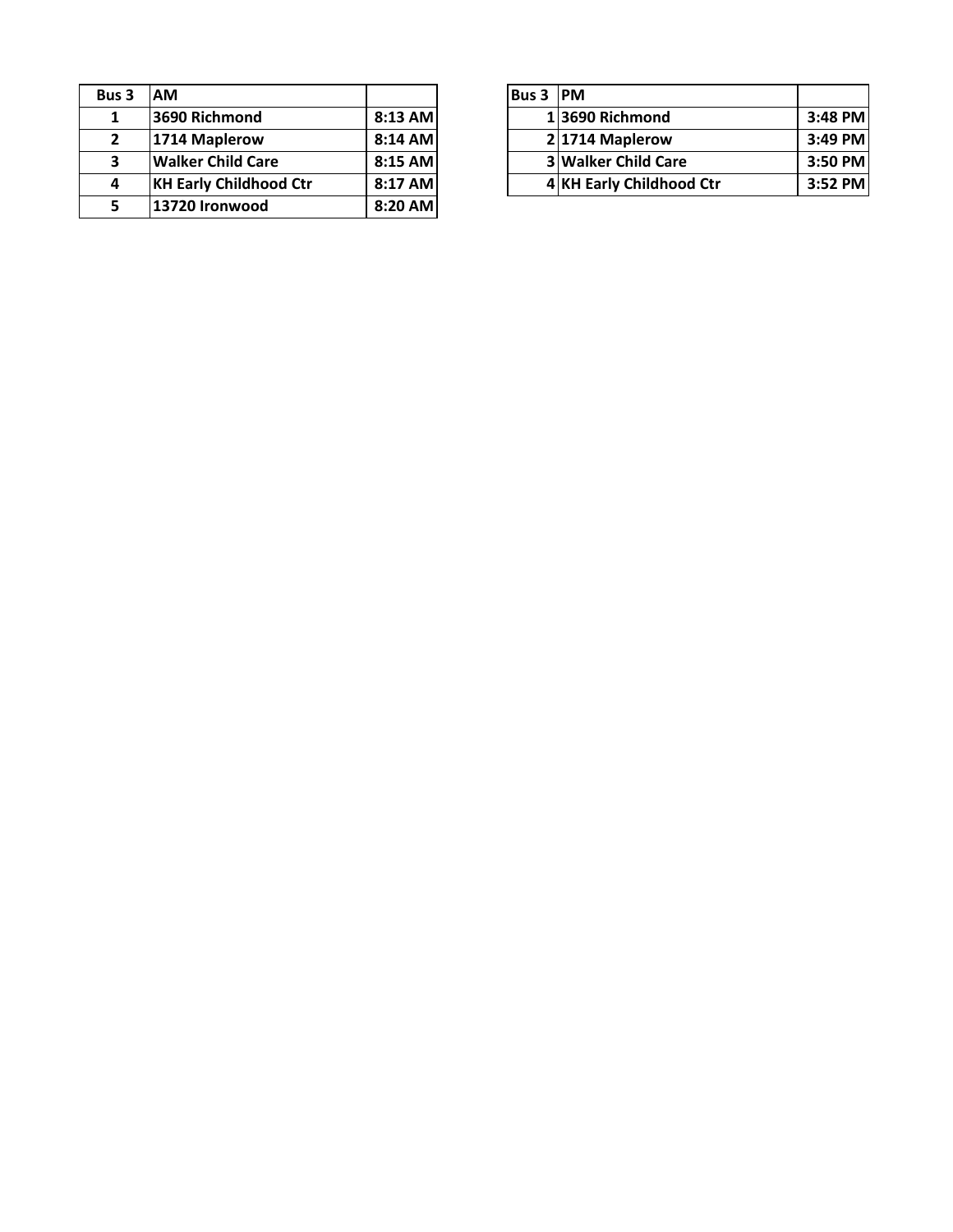| Bus 4          | АM                               |         | Bus 4          | <b>PM</b>  |
|----------------|----------------------------------|---------|----------------|------------|
| 1              | 1755 Bristol Ridge               | 7:38 AM | 1              | <b>Vis</b> |
| $\overline{2}$ | 1654 Bristol Ridge               | 7:39 AM | $\overline{2}$ | Orc        |
| 3              | <b>Vistaview &amp; Valley</b>    | 7:42 AM | 3              | 175        |
| 4              | <b>Orchard Hills Daycare</b>     | 7:45 AM | 4              | 165        |
| 5              | 1641 3 Mile                      | 7:48 AM | 5              | 164        |
| 6              | Royal Vista Dr & Royal Vista Ct  | 7:52 AM | 6              | <b>Roy</b> |
| 7              | Royal Point Dr & Valleydale      | 7:53 AM | 7              | <b>Roy</b> |
| 8              | Royal Point Dt & Vista Point Ct  | 7:55 AM | 8              | <b>Roy</b> |
| 9              | <b>Westwinde &amp; Keyton Ct</b> | 8:00 AM | 9              | We         |

| ıs 4           | <b>AM</b>                              |         | Bus 4          | <b>PM</b>                                  |         |
|----------------|----------------------------------------|---------|----------------|--------------------------------------------|---------|
| $\mathbf{1}$   | 1755 Bristol Ridge                     | 7:38 AM | 1              | <b>Vistaview &amp; Valley</b>              | 3:52 PM |
| $\mathbf{2}$   | 1654 Bristol Ridge                     | 7:39 AM | $\overline{2}$ | <b>Orchard Hills Daycare</b>               | 3:56 PM |
| 3              | <b>Vistaview &amp; Valley</b>          | 7:42 AM | 3              | 1755 Bristol Ridge                         | 4:01 PM |
| 4              | <b>Orchard Hills Daycare</b>           | 7:45 AM | 4              | 1654 Bristol Ridge                         | 4:02 PM |
| 5              | 1641 3 Mile                            | 7:48 AM | 5              | 1641 3 Mile                                | 4:05 PM |
| 6              | Royal Vista Dr & Royal Vista Ct        | 7:52 AM | 6              | Royal Vista Dr & Royal Vista Ct            | 4:10 PM |
| $\overline{7}$ | <b>Royal Point Dr &amp; Valleydale</b> | 7:53 AM | 7              | <b>Royal Point Dr &amp; Valleydale</b>     | 4:12 PM |
| 8              | Royal Point Dt & Vista Point Ct        | 7:55 AM | 8              | <b>Royal Point Dt &amp; Vista Point Ct</b> | 4:14 PM |
| 9              | <b>Westwinde &amp; Keyton Ct</b>       | 8:00 AM | 9              | <b>Westwinde &amp; Keyton Ct</b>           | 4:18 PM |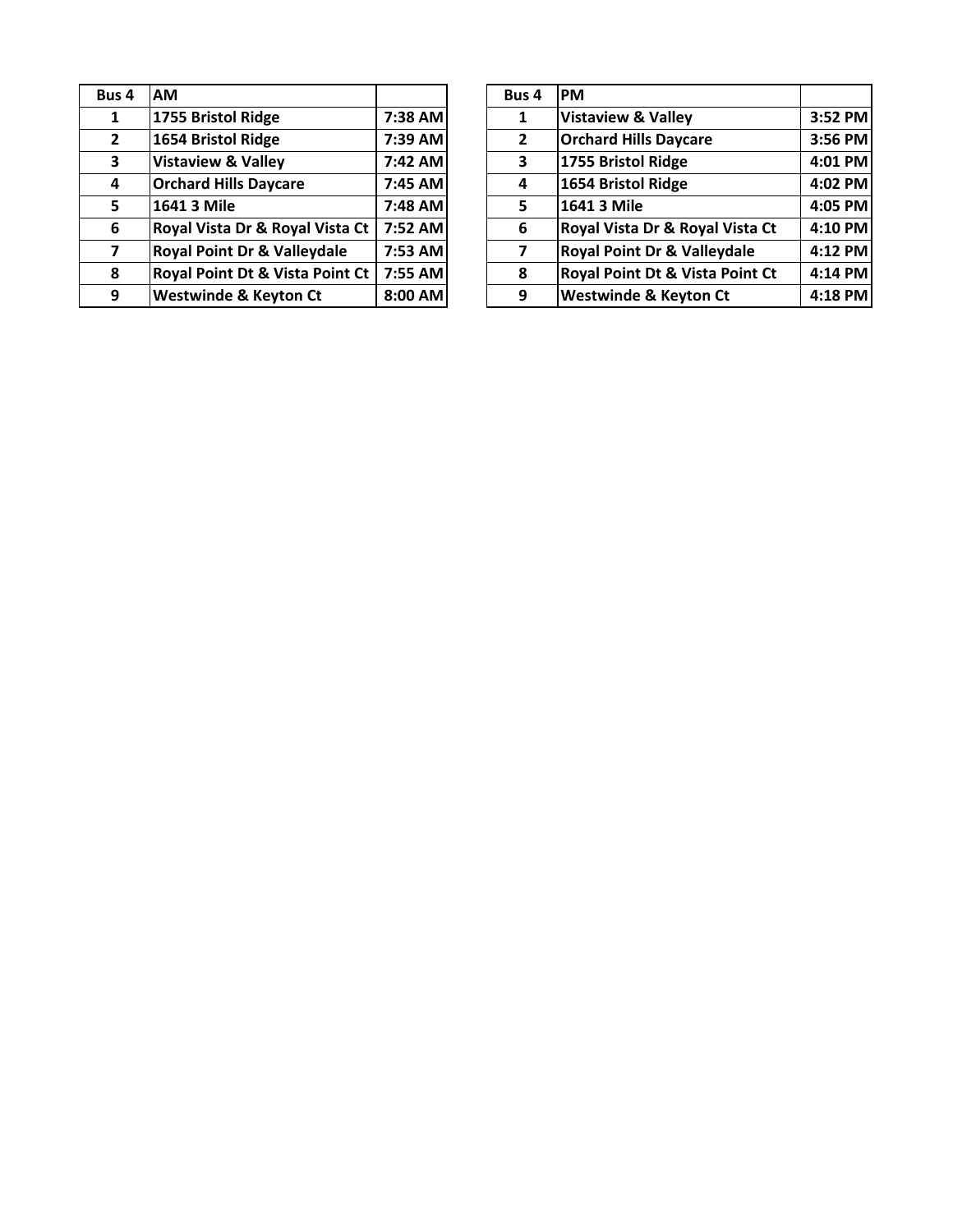| Bus 5        | <b>AM</b>             |         | Bus 5          | <b>PM</b> |
|--------------|-----------------------|---------|----------------|-----------|
| 1            | 3401 8 Mile rd        | 8:05 AM | 1              | 564       |
| $\mathbf{2}$ | <b>2877 8 Mile Rd</b> | 8:07 AM | $\overline{2}$ | 595       |
| 3            | 2365 8 Mile Rd        | 8:09 AM | 3              | 631       |
| 4            | 6683 Baumhoff         | 8:11 AM | 4              | 646       |
| 5.           | 6467 Baumhoff         | 8:13 AM | 5              | 668       |
| 6            | 6315 Bristol          | 8:18 AM | 6              | 236       |
| 7            | 5959 Bristol          | 8:19 AM | 7              | 287       |
| 8            | 5640 bristol          | 8:20 AM | 8              | 340       |

| ıs 5                    | <b>IAM</b>     |         | Bus 5          | <b>PM</b>      |         |
|-------------------------|----------------|---------|----------------|----------------|---------|
| $\mathbf{1}$            | 3401 8 Mile rd | 8:05 AM |                | 5640 Bristol   | 3:50 PM |
| $\overline{\mathbf{c}}$ | 2877 8 Mile Rd | 8:07 AM | $\overline{2}$ | 5959 Bristol   | 3:51 PM |
| 3.                      | 2365 8 Mile Rd | 8:09 AM | 3              | 6315 Bristol   | 3:52 PM |
| 4                       | 6683 Baumhoff  | 8:11 AM | 4              | 6467 Baumhoff  | 3:56 PM |
| 5                       | 6467 Baumhoff  | 8:13 AM | 5              | 6683 Baumhoff  | 3:57 PM |
| 6                       | 6315 Bristol   | 8:18 AM | 6              | 2365 8 Mile Rd | 3:59 PM |
| 7                       | 5959 Bristol   | 8:19 AM |                | 2877 8 Mile Rd | 4:00 PM |
| 8                       | 5640 bristol   | 8:20 AM | 8              | 3401 8 Mile    | 4:02 PM |
|                         |                |         |                |                |         |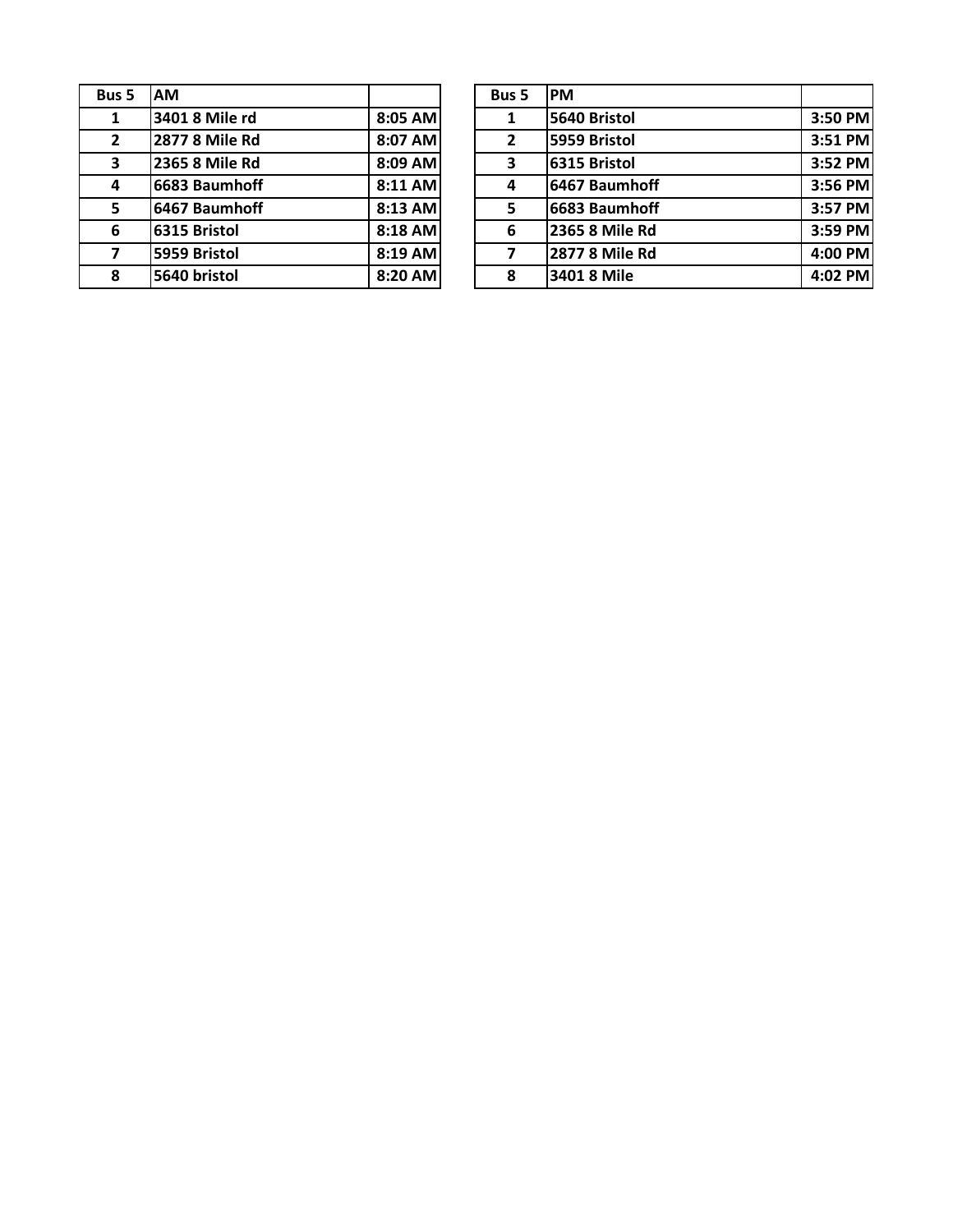| Bus <sub>6</sub> | AM                                             |         | Bus <sub>6</sub> | <b>PM</b>       |
|------------------|------------------------------------------------|---------|------------------|-----------------|
| 1                | <b>Three Mile and Indian Mill Creek Condos</b> | 7:54 AM | 1                | Thr             |
| $\overline{2}$   | <b>Valley and Eagle</b>                        | 7:57 AM | $\overline{2}$   | Kin             |
| 3                | <b>Valley and Ferris</b>                       | 7:58 AM | 3                | Apı             |
| 4                | <b>Glenaire and Glen Valley</b>                | 7:59 AM | 4                | Val             |
| 5                | <b>Rudgate and Texas</b>                       | 8:00 AM | 5                | Val             |
| 6                | <b>Elderwood and Harding</b>                   | 8:01 AM | 6                | Gle             |
| 7                | <b>Harding and Preston</b>                     | 8:02 AM | 7                | Тех             |
| 8                | 1573 Winslow                                   | 8:03 AM | 8                | Eld             |
| 9                | 1705 Vinecroft                                 | 8:04 AM | 9                | Har             |
| 10               | 1730 Harding                                   | 8:05 AM | 10               | 157             |
| 11               | 2400 Bristol                                   | 8:07 AM | 11               | 17 <sub>0</sub> |
| 12               | <b>Texas and Bristolwood</b>                   | 8:08 AM | 12               | 173             |
| 13               | 2754 Bryanwood                                 | 8:10 AM | 13               | Тех             |
| 14               | <b>Bristol and Sandra</b>                      | 8:11 AM | 14               | 279             |
| 15               | 2401 Bristol                                   | 8:12 AM | 15               | <b>Bris</b>     |
| 16               | 1715 Waldorf                                   | 8:13 AM | 16               | 240             |
| 17               | <b>Waldorf and Walker Woods Ct</b>             | 8:14 AM | 17               | 171             |
| 18               | Apple Tree Learning Center - 2142 3 Mile       | 8:17 AM | 18               | 17 <sub>4</sub> |
| 19               | KinderCare - 2065 3 Mile                       | 8:19 AM | 19               | Wa              |

| us 6           | AM                                             |         | Bus <sub>6</sub> | <b>PM</b>                                      |         |
|----------------|------------------------------------------------|---------|------------------|------------------------------------------------|---------|
| $\mathbf{1}$   | <b>Three Mile and Indian Mill Creek Condos</b> | 7:54 AM | 1                | <b>Three Mile and Indian Mill Creek Condos</b> | 3:49 PM |
| $\mathbf{2}$   | <b>Valley and Eagle</b>                        | 7:57 AM | 2                | KinderCare -2065 3 Mile                        | 3:51 PM |
| 3              | <b>Valley and Ferris</b>                       | 7:58 AM | 3                | Appletree Learning Center -2142 3 Mile         | 3:53 PM |
| 4              | <b>Glenaire and Glen Valley</b>                | 7:59 AM | 4                | Valley & Eagle                                 | 3:54 PM |
| 5              | <b>Rudgate and Texas</b>                       | 8:00 AM | 5                | <b>Valley &amp; Ferris</b>                     | 3:55 PM |
| 6              | <b>Elderwood and Harding</b>                   | 8:01 AM | 6                | <b>Glenaire &amp; Glen Valley</b>              | 3:57 PM |
| $\overline{7}$ | <b>Harding and Preston</b>                     | 8:02 AM | 7                | <b>Texas &amp; Rudgate</b>                     | 3:59 PM |
| 8              | 1573 Winslow                                   | 8:03 AM | 8                | <b>Elderwood &amp; Harding</b>                 | 4:00 PM |
| 9              | 1705 Vinecroft                                 | 8:04 AM | 9                | <b>Harding &amp; Preston</b>                   | 4:02 PM |
| 10             | 1730 Harding                                   | 8:05 AM | 10               | 1573 Winslow                                   | 4:04 PM |
| 11             | 2400 Bristol                                   | 8:07 AM | 11               | 1705 Vinecroft                                 | 4:05 PM |
| 12             | <b>Texas and Bristolwood</b>                   | 8:08 AM | 12               | 1730 Harding                                   | 4:09 PM |
| 13             | 2754 Bryanwood                                 | 8:10 AM | 13               | <b>Texas &amp; Bristolwood</b>                 | 4:10 PM |
| 14             | <b>Bristol and Sandra</b>                      | 8:11 AM | 14               | 2796 Bryanwood                                 | 4:12 PM |
| 15             | 2401 Bristol                                   | 8:12 AM | 15               | <b>Bristol &amp; Sandra</b>                    | 4:13 PM |
| 16             | 1715 Waldorf                                   | 8:13 AM | 16               | 2401 Bristol                                   | 4:14 PM |
| 17             | <b>Waldorf and Walker Woods Ct</b>             | 8:14 AM | 17               | 1715 Waldorf                                   | 4:15 PM |
| 18             | Apple Tree Learning Center - 2142 3 Mile       | 8:17 AM | 18               | 1740 Waldorf                                   | 4:16 PM |
| 19             | KinderCare - 2065 3 Mile                       | 8:19 AM | 19               | <b>Waldorf &amp; Walker Woods Ct</b>           | 4:17 PM |
|                |                                                |         |                  |                                                |         |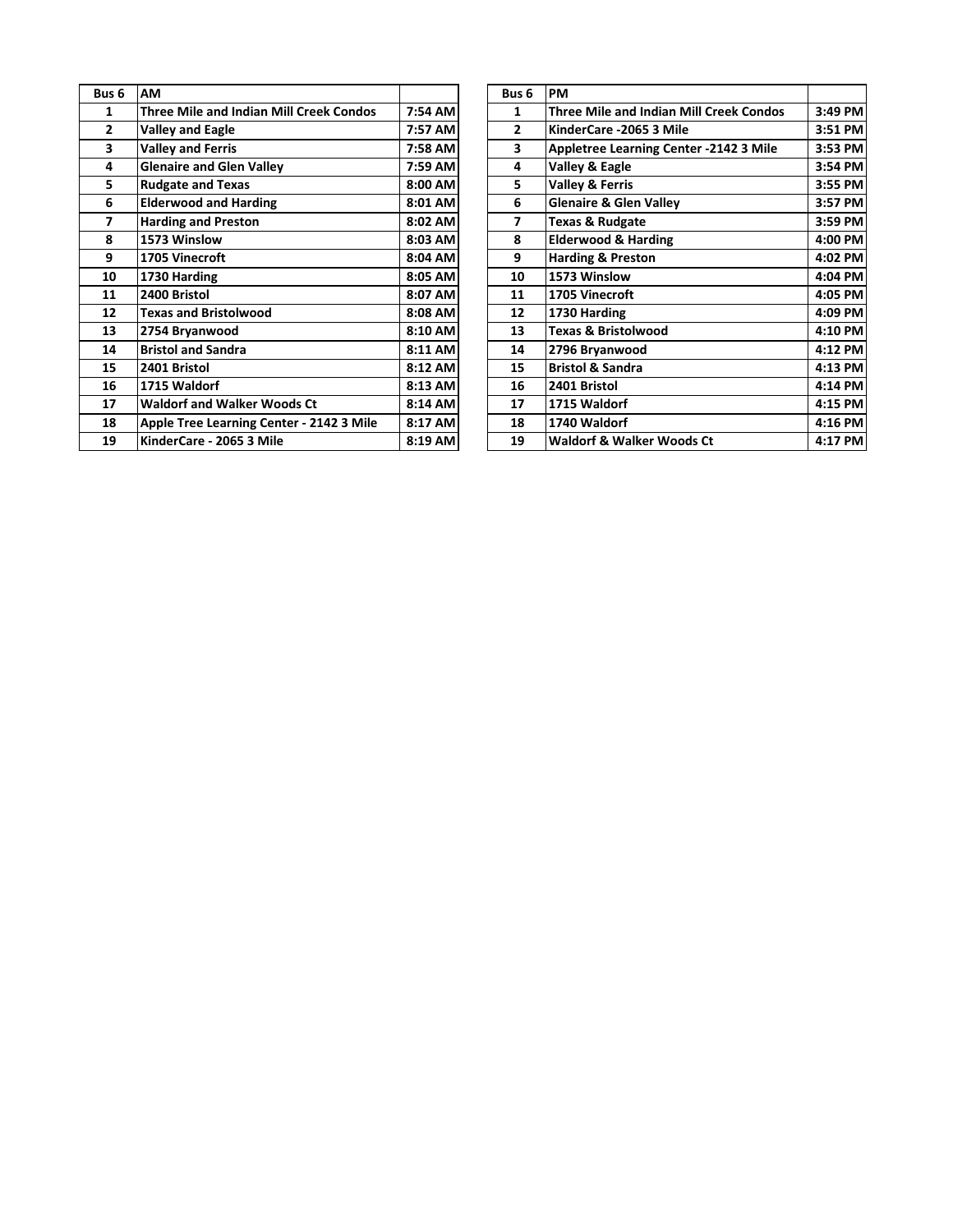| Bus 8          | <b>AM</b>                             |         | Bus 8          | <b>PM</b>  |
|----------------|---------------------------------------|---------|----------------|------------|
| 1              | 2700 Kenowa                           | 7:57 AM | 1              | <b>Imp</b> |
| $\overline{2}$ | <b>Kenowa and Blossomwood</b>         | 8:00 AM | $\overline{2}$ | Kin        |
| 3              | 4654 Richmond                         | 8:02 AM | 3              | Ap         |
| 4              | <b>Gordonshire and Stratford Lane</b> | 8:03 AM | 4              | Wil        |
| 5              | 990 Wilson                            | 8:09 AM | 5              | 990        |
| 6              | <b>Appleblossom and Old Farm</b>      | 8:11 AM | 6              | 198        |
| 7              | <b>Wilson and Cedar Run Ct</b>        | 8:14 AM | 7              | 474        |
| 8              | <b>Cummings and Kings Row</b>         | 8:16 AM | 8              | Go         |
| 9              | <b>Kings Row and Imperial</b>         | 8:17 AM | 9              | Ker        |

| ıs 8         | <b>AM</b>                             |         | Bus 8 | <b>PM</b>                             |           |
|--------------|---------------------------------------|---------|-------|---------------------------------------|-----------|
| $\mathbf{1}$ | 2700 Kenowa                           | 7:57 AM |       | <b>Imperial &amp; Kings Row</b>       | 3:49 PM   |
| $\mathbf{z}$ | Kenowa and Blossomwood                | 8:00 AM | 2     | <b>Kings Row &amp; Cummings</b>       | 3:50 PM   |
| 3            | 4654 Richmond                         | 8:02 AM | 3     | <b>Appleblossom and Old Farm</b>      | $3:53$ PM |
| 4            | <b>Gordonshire and Stratford Lane</b> | 8:03 AM | 4     | Wilson & Cedar Run Ct                 | 3:55 PM   |
| 5.           | 990 Wilson                            | 8:09 AM | 5     | 990 Wilson                            | $3:59$ PM |
| 6            | <b>Appleblossom and Old Farm</b>      | 8:11 AM | 6     | 1984 Wilson                           | $4:01$ PM |
| 7            | <b>Wilson and Cedar Run Ct</b>        | 8:14 AM | 7     | 4742 Richmond                         | 4:02 PM   |
| 8            | <b>Cummings and Kings Row</b>         | 8:16 AM | 8     | <b>Gordonshire and Stratford Lane</b> | $4:03$ PM |
| 9            | <b>Kings Row and Imperial</b>         | 8:17 AM | 9     | Kenowa and Blossomwood                | $4:04$ PM |
|              |                                       |         | 10    | 2700 Kenowa                           | $4:05$ PM |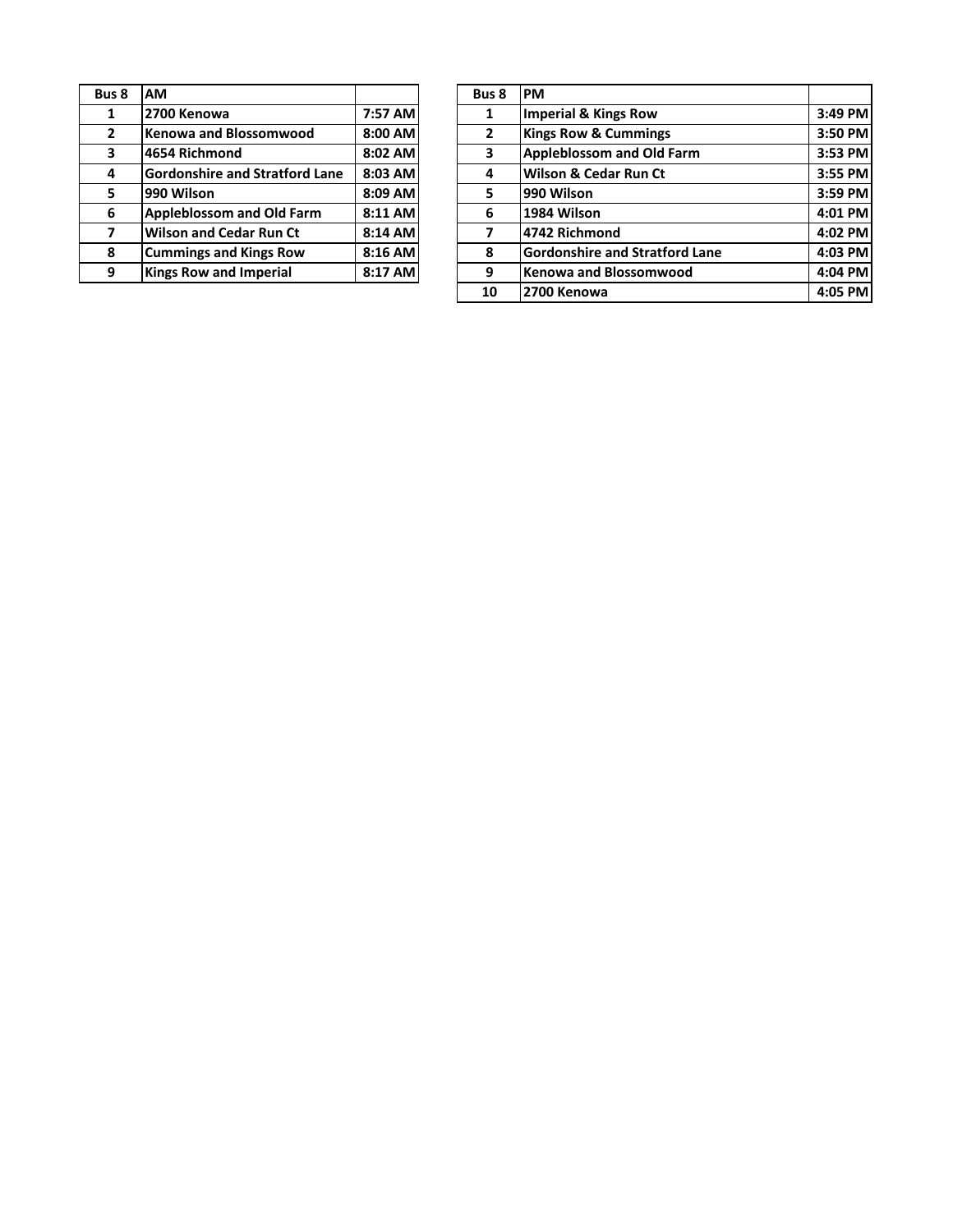| <b>Bus 10</b>  | АM                               |         | <b>Bus 10</b>  | <b>PM</b> |
|----------------|----------------------------------|---------|----------------|-----------|
| 1              | <b>Richmond &amp; Pheasant</b>   | 7:57 AM | 1              | 182       |
| $\overline{2}$ | 2092 Pheasant                    | 7:58 AM | $\overline{2}$ | Lan       |
| 3              | Oak Hollow & Longmeadow          | 8:02 AM | 3              | Ricl      |
| 4              | Lamont Ct & Lamont               | 8:06 AM | 4              | 209       |
| 5              | 1826 Whitmore                    | 8:08 AM | 5              | Oal       |
| 6              | 1585 Marlin                      | 8:10 AM | 6              | 158       |
| 7              | 3310 Rypens                      | 8:11 AM | 7              | 331       |
| 8              | 1488 Gridley                     | 8:12 AM | 8              | 148       |
| 9              | <b>Gridley &amp; Milo</b>        | 8:13 AM | 9              | 135       |
| 10             | 1354 Stanwood                    | 8:14 AM | 10             | 153       |
| 11             | 1532 Mullins                     | 8:15 AM | 11             | 360       |
| 12             | 3601 Remembrance                 | 8:16 AM | 12             | Wil       |
| 13             | <b>Wilson &amp; Falcon Woods</b> | 8:18 AM | 13             | Wil       |
| 14             | <b>Wilson &amp; Pine Ridge</b>   | 8:19 AM |                |           |

| <b>us 10</b>            | <b>AM</b>                        |         | <b>Bus 10</b> | <b>PM</b>                         |         |
|-------------------------|----------------------------------|---------|---------------|-----------------------------------|---------|
| $\mathbf{1}$            | <b>Richmond &amp; Pheasant</b>   | 7:57 AM | 1             | 1826 Whitmore                     | 3:57 PM |
| $2^{\circ}$             | 2092 Pheasant                    | 7:58 AM | $\mathbf{2}$  | <b>Lamont and Lamont Ct</b>       | 3:59 PM |
| $\overline{\mathbf{3}}$ | Oak Hollow & Longmeadow          | 8:02 AM | 3             | <b>Richmond and Pheasant</b>      | 4:00 PM |
| 4                       | Lamont Ct & Lamont               | 8:06 AM | 4             | 2092 Pheasant                     | 4:01 PM |
| 5 <sup>5</sup>          | 1826 Whitmore                    | 8:08 AM | 5             | <b>Oak Hollow and Long Meadow</b> | 4:04 PM |
| 6                       | 1585 Marlin                      | 8:10 AM | 6             | 1585 Marlin                       | 4:09 PM |
| $\overline{\mathbf{z}}$ | 3310 Rypens                      | 8:11 AM | 7             | 3310 Rypens                       | 4:11 PM |
| 8                       | 1488 Gridley                     | 8:12 AM | 8             | 1488 Gridley                      | 4:12 PM |
| 9                       | <b>Gridley &amp; Milo</b>        | 8:13 AM | 9             | 1354 Stanwood                     | 4:13 PM |
| 10                      | 1354 Stanwood                    | 8:14 AM | 10            | 1532 Mullins                      | 4:14 PM |
| 11                      | 1532 Mullins                     | 8:15 AM | 11            | 3601 Remembrance                  | 4:15 PM |
| 12 <sup>1</sup>         | 3601 Remembrance                 | 8:16 AM | 12            | <b>Wilson and Falcon Woods</b>    | 4:17 PM |
| 13                      | <b>Wilson &amp; Falcon Woods</b> | 8:18 AM | 13            | <b>Wilson and Pine Ridge</b>      | 4:18 PM |
|                         |                                  |         |               |                                   |         |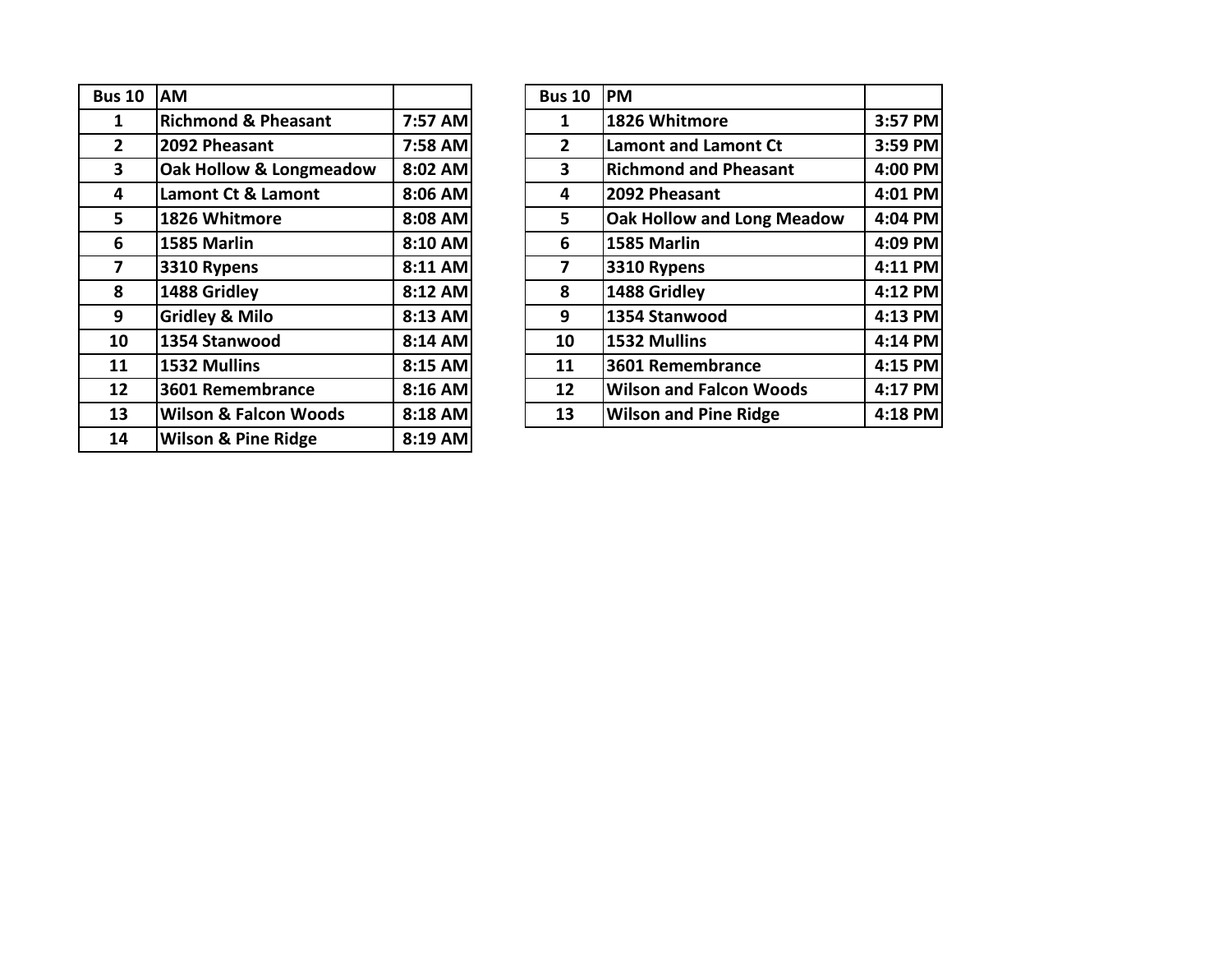| <b>Bus 11</b> | АM                            |         | <b>Bus 11</b> | <b>PM</b> |
|---------------|-------------------------------|---------|---------------|-----------|
| 1             | 2605 Kinney                   | 7:49 AM | $\mathbf{1}$  | 260       |
| $\mathbf{2}$  | 2551 Kinney                   | 7:50 AM | $\mathbf{2}$  | 255       |
| 3             | 2175 Kinney                   | 7:52 AM | 3             | 217       |
| 4             | 3896 Kinview                  | 7:53 AM | 4             | 389       |
| 5.            | 2005 Richview                 | 7:54 AM | 5.            | 200       |
| 6             | 3820 Richmond                 | 7:55 AM | 6             | 382       |
| 7             | Kinnrow & Kinnrow Ct          | 7:56 AM | 7             | Kin       |
| 8             | Kinnrow & Nicole Ct           | 7:58 AM | 8             | Kin       |
| 9             | 3683 Maplebrook               | 8:00 AM | 9             | 368       |
| 10            | 2150 Maplerow                 | 8:01 AM | 10            | 215       |
| 11            | 3539 Richmond                 | 8:03 AM | 11            | 353       |
| 12            | 1969 Ruthven                  | 8:05 AM | 12            | 193       |
| 13            | <b>Ruthven &amp; Onondaga</b> | 8:07 AM | 13            | Rut       |
| 14            | 1697 Awixa                    | 8:09 AM | 14            | 169       |
| 15            | Awixa & Geddes                | 8:10 AM | 15            | Aw        |
|               |                               |         |               |           |

| ıs 11          | <b>AM</b>                      |         | <b>Bus 11</b>  | <b>PM</b>                      |         |
|----------------|--------------------------------|---------|----------------|--------------------------------|---------|
| $\mathbf{1}$   | 2605 Kinney                    | 7:49 AM | 1              | 2605 Kinney                    | 3:41 PM |
| $\mathbf{2}$   | 2551 Kinney                    | 7:50 AM | $\overline{2}$ | 2551 Kinney                    | 3:42 PM |
| $\mathbf{3}$   | 2175 Kinney                    | 7:52 AM | 3              | 2175 Kinney                    | 3:45 PM |
| 4              | 3896 Kinview                   | 7:53 AM | 4              | 3896 Kinview                   | 3:46 PM |
| $5\phantom{a}$ | 2005 Richview                  | 7:54 AM | 5.             | 2005 Richview                  | 3:47 PM |
| 6              | 3820 Richmond                  | 7:55 AM | 6              | 3820 Richmond                  | 3:48 PM |
| 7              | Kinnrow & Kinnrow Ct           | 7:56 AM | 7              | Kinnrow & Kinnrow Ct           | 3:49 PM |
| 8              | <b>Kinnrow &amp; Nicole Ct</b> | 7:58 AM | 8              | <b>Kinnrow &amp; Nicole Ct</b> | 3:50 PM |
| $\mathbf{9}$   | 3683 Maplebrook                | 8:00 AM | 9              | 3683 Maplebrook                | 3:51 PM |
| 10             | 2150 Maplerow                  | 8:01 AM | 10             | 2150 Maplerow                  | 3:52 PM |
| 11             | 3539 Richmond                  | 8:03 AM | 11             | 3539 Richmond                  | 3:53 PM |
| 12             | 1969 Ruthven                   | 8:05 AM | 12             | 1938 Ruthven                   | 3:54 PM |
| 13             | <b>Ruthven &amp; Onondaga</b>  | 8:07 AM | 13             | <b>Ruthven &amp; Onondaga</b>  | 3:55 PM |
| 14             | 1697 Awixa                     | 8:09 AM | 14             | 1697 Awixa                     | 3:56 PM |
| 15             | <b>Awixa &amp; Geddes</b>      | 8:10 AM | 15             | <b>Awixa &amp; Geddes</b>      | 3:57 PM |
|                |                                |         | 16             | 1714 Maplerow                  | 4:01 PM |
|                |                                |         |                |                                |         |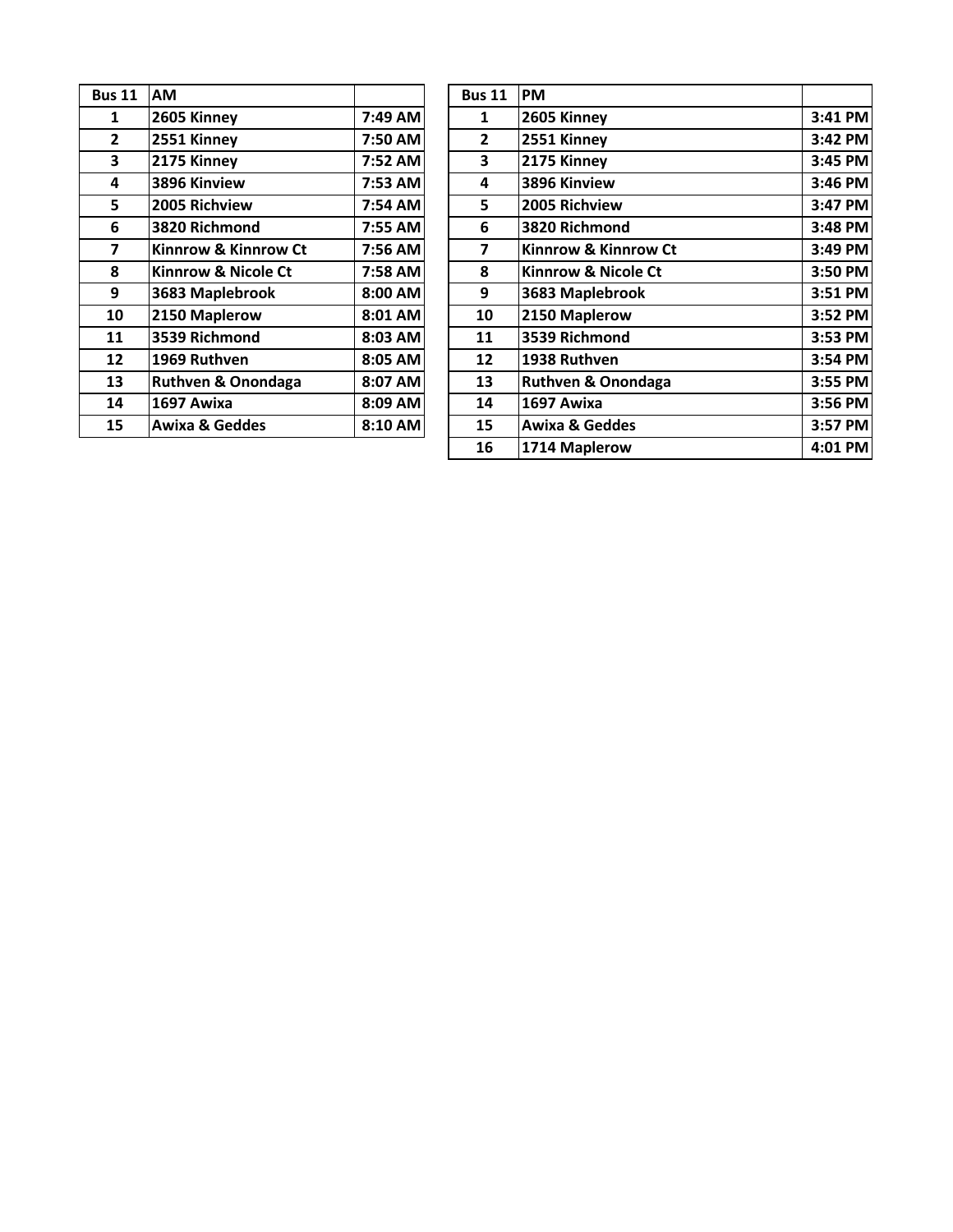| <b>Bus 13</b>  | AM                            |         | <b>Bus 13</b> | <b>PM</b> |
|----------------|-------------------------------|---------|---------------|-----------|
| 1              | 2239 Walker Ave               | 7:58 AM | 1             | 261       |
| 2 <sup>1</sup> | <b>Dunlap &amp; Willis</b>    | 8:01 AM | $\mathbf{2}$  | 246       |
| 3              | 1338 Pannell                  | 8:07 AM | 3             | 234       |
| 4              | 948 Pannell                   | 8:08 AM | 4             | 101       |
| 5              | 929 Roger                     | 8:10 AM | 5             | Har       |
| 6              | 950 Cogswell                  | 8:11 AM | 6             | 846       |
| 7              | 846 Jones                     | 8:12 AM | 7             | Gay       |
| 8              | <b>Harding &amp; Cornelia</b> | 8:13 AM | 8             | For       |
| 9              | 1013 Harding                  | 8:14 AM | 9             | 133       |
| 10             | 2347 Powers                   | 8:15 AM | 10            | 948       |
| 11             | 2464 Powers                   | 8:16 AM | 11            | Du        |
| 12             | 2610 Powers                   | 8:17 AM |               |           |

| ıs 13                   | <b>AM</b>                     |         | <b>Bus 13</b> | <b>PM</b>                     |         |
|-------------------------|-------------------------------|---------|---------------|-------------------------------|---------|
| $\mathbf{1}$            | 2239 Walker Ave               | 7:58 AM | 1             | 2610 Powers                   | 3:58 PM |
| $2^{\circ}$             | <b>Dunlap &amp; Willis</b>    | 8:01 AM | $\mathbf{2}$  | 2464 Powers                   | 3:59 PM |
| $\overline{\mathbf{3}}$ | 1338 Pannell                  | 8:07 AM | 3             | 2347 Powers                   | 4:00 PM |
| $\overline{\mathbf{4}}$ | 948 Pannell                   | 8:08 AM | 4             | 1013 Harding                  | 4:01 PM |
| 5 <sup>1</sup>          | 929 Roger                     | 8:10 AM | 5             | <b>Harding &amp; Cornelia</b> | 4:02 PM |
| 6                       | 950 Cogswell                  | 8:11 AM | 6             | 846 Jones                     | 4:03 PM |
| $\overline{7}$          | 846 Jones                     | 8:12 AM | 7             | <b>Gaynor &amp; Cogswell</b>  | 4:04 PM |
| 8                       | <b>Harding &amp; Cornelia</b> | 8:13 AM | 8             | <b>Fordson &amp; Roger</b>    | 4:05 PM |
| 9                       | 1013 Harding                  | 8:14 AM | 9             | 1338 Pannell                  | 4:10 PM |
| 10                      | 2347 Powers                   | 8:15 AM | 10            | 948 Pannell                   | 4:11 PM |
| 11                      | 2464 Powers                   | 8:16 AM | 11            | <b>Dunlap &amp; Willis</b>    | 4:14 PM |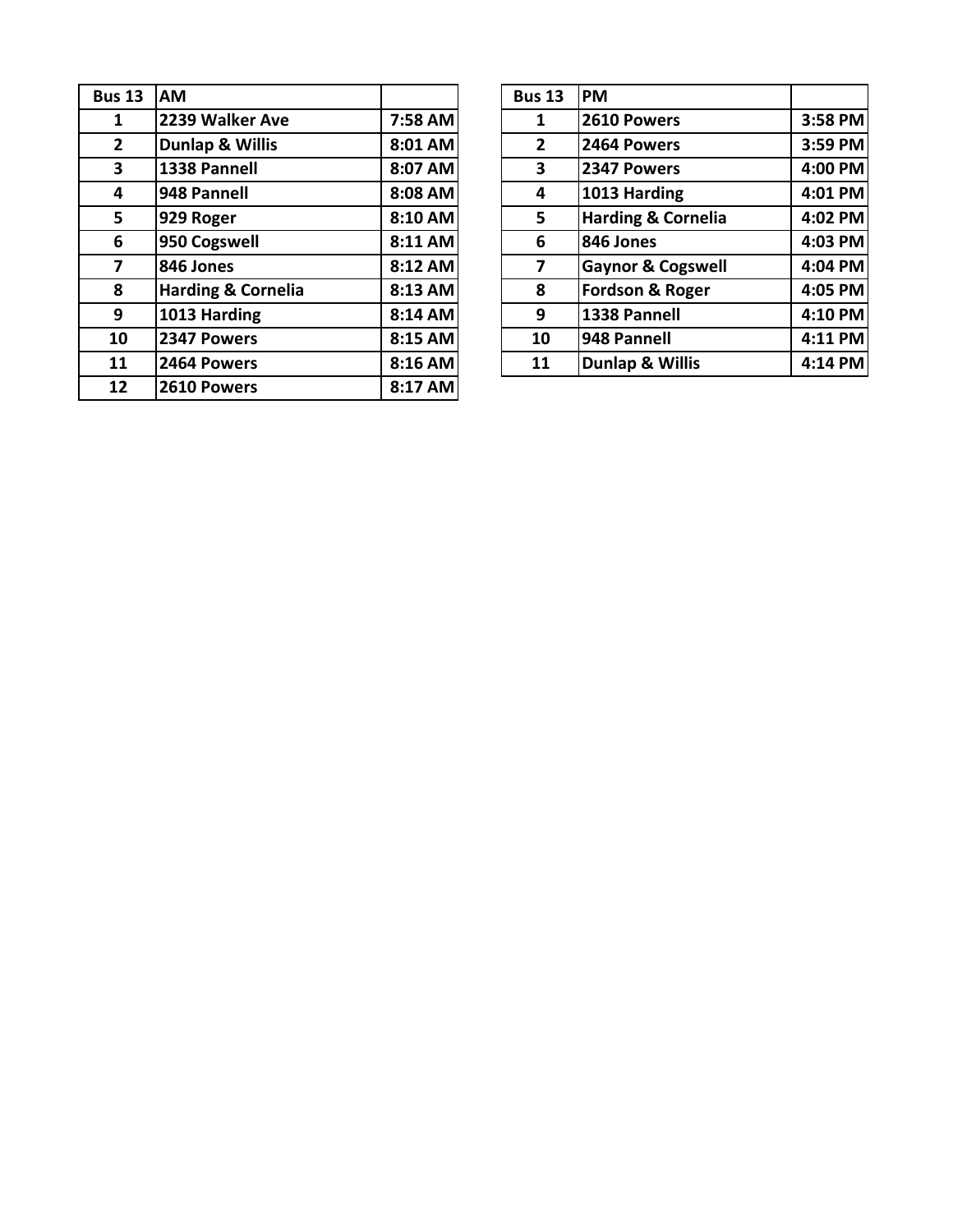| <b>Bus 17</b>           | AM                               |         | <b>Bus 17</b>  | <b>IPM</b>                       |         |
|-------------------------|----------------------------------|---------|----------------|----------------------------------|---------|
| 1                       | 2171 Holton Ct                   | 8:00 AM | 1              | 1208 3 Mile                      | 3:54 PM |
| $\mathbf{2}$            | 1208 3 Mile                      | 8:04 AM | $\overline{2}$ | 2663 Lincoln                     | 3:55 PM |
| 3                       | 2663 Lincoln                     | 8:05 AM | 3              | 1055 Ferris                      | 3:56 PM |
| 4                       | 1055 Ferris                      | 8:06 AM | 4              | 2500 Gaynor                      | 3:57 PM |
| 5                       | <b>Ferris &amp; Cornelia</b>     | 8:07 AM | 5              | 2620 Pohens                      | 3:58 PM |
| 6                       | 777 3 Mile                       | 8:09 AM | 6              | Ferris & Cornelia                | 3:59 PM |
| $\overline{\mathbf{z}}$ | Ferris & Angie                   | 8:11 AM | $\overline{ }$ | 777 3 Mile                       | 4:01 PM |
| 8                       | 538 Lankamp                      | 8:12 AM | 8              | Ferris & Angie                   | 4:03 PM |
| 9                       | <b>Hillside &amp; Rivercrest</b> | 8:13 AM | 9              | 538 Lankamp                      | 4:04 PM |
| 10                      | 2521 Hillside                    | 8:12 AM | 10             | <b>Hillside &amp; Rivercrest</b> | 4:05 PM |
| 11                      | <b>2420 Day</b>                  | 8:13 AM | 11             | 2521 Hillside                    | 4:06 PM |
| 12                      | <b>Hufford &amp; Hillside</b>    | 8:14 AM | 12             | <b>2420 Day</b>                  | 4:07 PM |
| 13                      | 2500 Gaynor                      | 8:16 AM | 13             | <b>Hufford &amp; Hillside</b>    | 4:08 PM |
| 14                      | 2620 Pohens                      | 8:17 AM | 14             | 2171 Holton Ct                   | 4:15 PM |
| 15                      | 3959 3 Mile Rd                   | 8:24 AM | 15             | 3959 3 Mile Rd                   | 4:21 PM |

| 17             | AM                               |         | <b>Bus 17</b>           | <b>PM</b>                        |           |
|----------------|----------------------------------|---------|-------------------------|----------------------------------|-----------|
| $\mathbf{1}$   | 2171 Holton Ct                   | 8:00 AM | $\mathbf{1}$            | 1208 3 Mile                      | 3:54 PM   |
| $\overline{2}$ | 1208 3 Mile                      | 8:04 AM | $\overline{2}$          | 2663 Lincoln                     | 3:55 PM   |
| $\mathbf{3}$   | 2663 Lincoln                     | 8:05 AM | $\overline{\mathbf{3}}$ | 1055 Ferris                      | 3:56 PM   |
| 4              | 1055 Ferris                      | 8:06 AM | 4                       | 2500 Gaynor                      | 3:57 PM   |
| 5 <sup>1</sup> | <b>Ferris &amp; Cornelia</b>     | 8:07 AM | 5                       | 2620 Pohens                      | 3:58 PM   |
| 6              | <b>777 3 Mile</b>                | 8:09 AM | 6                       | Ferris & Cornelia                | 3:59 PM   |
| $\overline{7}$ | <b>Ferris &amp; Angie</b>        | 8:11 AM | $\overline{\mathbf{z}}$ | 777 3 Mile                       | 4:01 PM   |
| 8              | 538 Lankamp                      | 8:12 AM | 8                       | Ferris & Angie                   | 4:03 PM   |
| 9              | <b>Hillside &amp; Rivercrest</b> | 8:13 AM | 9                       | 538 Lankamp                      | 4:04 PM   |
| 10             | 2521 Hillside                    | 8:12 AM | 10                      | <b>Hillside &amp; Rivercrest</b> | 4:05 PM   |
| 11             | <b>2420 Day</b>                  | 8:13 AM | 11                      | 2521 Hillside                    | $4:06$ PM |
| 12             | <b>Hufford &amp; Hillside</b>    | 8:14 AM | 12                      | <b>2420 Day</b>                  | 4:07 PM   |
| 13             | 2500 Gaynor                      | 8:16 AM | 13                      | <b>Hufford &amp; Hillside</b>    | $4:08$ PM |
| 14             | 2620 Pohens                      | 8:17 AM | 14                      | 2171 Holton Ct                   | 4:15 PM   |
| 15             | 3959 3 Mile Rd                   | 8:24 AM | 15                      | 3959 3 Mile Rd                   | 4:21 PM   |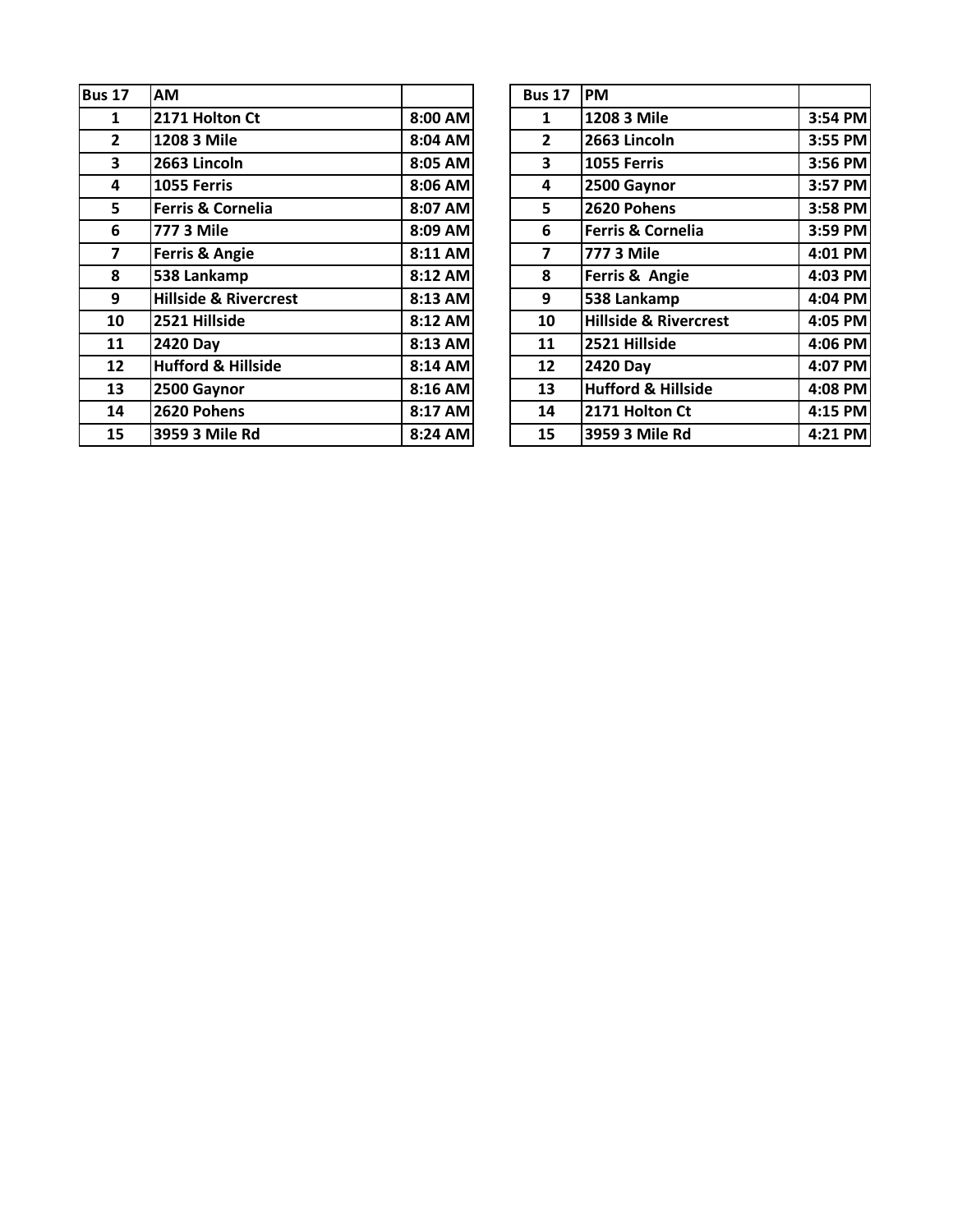| <b>Bus 18</b> | <b>AM</b>                             |         | <b>Bus 18</b> | <b>PM</b>  |
|---------------|---------------------------------------|---------|---------------|------------|
| 1             | 1181 Hayes                            | 8:00 AM | 1             | 263        |
| $\mathbf{2}$  | 14249 12th Ave                        | 8:01 AM | $\mathbf{2}$  | Rar        |
| 3             | 12th & 12th Ct                        | 8:02 AM | 3             | 453        |
| 4             | 8th Ave & Meyer Lane                  | 8:06 AM | 4             | 137        |
| 5             | 8th Ave & Country Lane                | 8:07 AM | 5             | Iro        |
| 6             | 0-676 Ponderosa                       | 8:09 AM | 6             | 141        |
| 7             | 12414 8th Ave                         | 8:10 AM | 7             | 12t        |
| 8             | 2118 Orchard Ridge                    | 8:13 AM | 8             | 134        |
| 9             | 2283 Orchard Ridge                    | 8:14 AM | 9             | Ker        |
| 10            | 4603 Cider Wood                       | 8:15 AM | 10            | 211        |
| 11            | <b>Cider Wood &amp; Cider Mill Tr</b> | 8:16 AM | 11            | 228        |
| 12            | <b>Kenowa and Robertson</b>           | 8:19 AM | 12            | 460        |
| 13            | 13473 Kenowa                          | 8:20 AM | 13            | <b>Cid</b> |
| 14            | 2408 Randall                          | 8:24 AM | 14            | $0-6$      |
| 15            | <b>2630 Nolan</b>                     | 8:25 AM | 15            | 124        |

| <b>AM</b>                             |  | <b>Bus 18</b>                                                                                                                                                     | PM                              |         |
|---------------------------------------|--|-------------------------------------------------------------------------------------------------------------------------------------------------------------------|---------------------------------|---------|
| 1181 Hayes                            |  | $\mathbf{1}$                                                                                                                                                      | 2630 Randall                    | 3:45 PM |
| 14249 12th Ave                        |  | $\mathbf{2}$                                                                                                                                                      | <b>Randall and Waldorf</b>      | 3:46 PM |
| 12th & 12th Ct                        |  | $\overline{\mathbf{3}}$                                                                                                                                           | 4537 Remembrance                | 3:48 PM |
| 8th Ave & Meyer Lane                  |  | 4                                                                                                                                                                 | 13720 Ironwood                  | 3:49 PM |
| 8th Ave & Country Lane                |  | 5.                                                                                                                                                                | <b>Ironwood and Windemere</b>   | 3:50 PM |
| 0-676 Ponderosa                       |  | 6                                                                                                                                                                 | 14139 12th Ave                  | 3:53 PM |
| 12414 8th Ave                         |  | $\overline{ }$                                                                                                                                                    | 12th Ave and 12th Ct            | 3:58 PM |
| 2118 Orchard Ridge                    |  | 8                                                                                                                                                                 | 13473 Kenowa                    | 3:59 PM |
| 2283 Orchard Ridge                    |  | 9                                                                                                                                                                 | <b>Kenowa and Robertson</b>     | 4:01 PM |
| 4603 Cider Wood                       |  | 10                                                                                                                                                                | 2118 Orchard Ridge              | 4:03 PM |
| <b>Cider Wood &amp; Cider Mill Tr</b> |  | 11                                                                                                                                                                | 2283 Orchard Ridge              | 4:04 PM |
| <b>Kenowa and Robertson</b>           |  | 12                                                                                                                                                                | 4603 Ciderwood                  | 4:07 PM |
| 13473 Kenowa                          |  | 13                                                                                                                                                                | <b>Ciderwood and Cider Mill</b> | 4:11 PM |
| 2408 Randall                          |  | 14                                                                                                                                                                | 0-676 Ponderosa                 | 4:15 PM |
| <b>2630 Nolan</b>                     |  | 15                                                                                                                                                                | 12414 8th Ave                   | 4:16 PM |
|                                       |  | 16                                                                                                                                                                | 8th Ave & Country Lane          | 4:20 PM |
|                                       |  | 17                                                                                                                                                                | 920 Meyer Lane                  | 4:22 PM |
|                                       |  | 8:00 AM<br>8:01 AM<br>8:02 AM<br>8:06 AM<br>8:07 AM<br>8:09 AM<br>8:10 AM<br>8:13 AM<br>8:14 AM<br>8:15 AM<br>8:16 AM<br>8:19 AM<br>8:20 AM<br>8:24 AM<br>8:25 AM |                                 |         |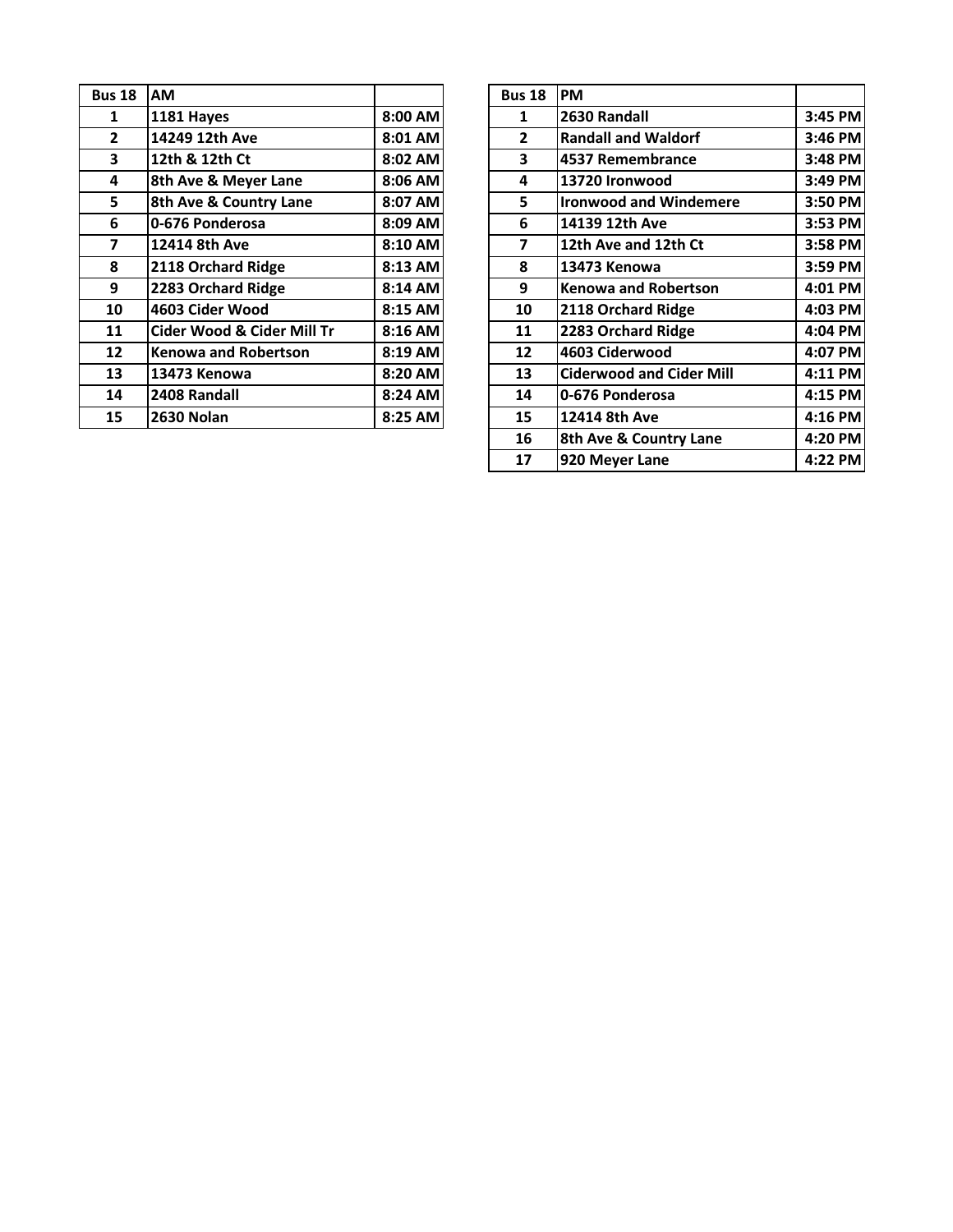| <b>Bus 21</b>           | <b>AM</b>                     |         | <b>Bus 21</b>  | <b>PM</b>       |
|-------------------------|-------------------------------|---------|----------------|-----------------|
| 1                       | 1962 Maplerow                 | 8:00 AM | 1              | 370             |
| $\overline{2}$          | 1400 Maplerow                 | 8:03 AM | $\overline{2}$ | 116             |
| 3                       | 1323 Maplerow                 | 8:04 AM | 3              | 10 <sub>t</sub> |
| 4                       | <b>Leonard &amp; Kusterer</b> | 8:05 AM | 4              | 850             |
| 5                       | <b>Leonard &amp; Allison</b>  | 8:06 AM | 5              | 101             |
| 6                       | 1101 Nixon                    | 8:08 AM | 6              | Leo             |
| $\overline{\mathbf{z}}$ | 881 Maynard                   | 8:09 AM | 7              | Leo             |
| 8                       | Cassanadra & Cassandra Ct     | 8:10 AM | 8              | 110             |
| 9                       | 904 Anita                     | 8:11 AM | 9              | 881             |
| 10                      | 3241 Brianna                  | 8:12 AM | 10             | Cas             |
| 11                      | 3427 Leonard                  | 8:14 AM | 11             | 904             |
| 12                      | <b>1012 Sunset Hills</b>      | 8:15 AM | 12             | 324             |
| 13                      | 10th & Sunrise Lane           | 8:16 AM | 13             | 342             |
| 14                      | 850 Maplerow                  | 8:17 AM | 14             | 132             |
| 15                      | <b>Maplerow &amp; Leonard</b> | 8:18 AM | 15             | 140             |
| 16                      | 3865 Leonard                  | 8:19 AM | 16             | 196             |

| us 21                   | AM                            |         | <b>Bus 21</b>  | <b>PM</b>                     |           |
|-------------------------|-------------------------------|---------|----------------|-------------------------------|-----------|
| $\mathbf{1}$            | 1962 Maplerow                 | 8:00 AM | 1              | 3708 Leonard                  | 3:47 PM   |
| $\overline{2}$          | 1400 Maplerow                 | 8:03 AM | $\overline{2}$ | 1162 Maplerow                 | 3:48 PM   |
| $\overline{\mathbf{3}}$ | 1323 Maplerow                 | 8:04 AM | 3              | 10th & Sunrise Lane           | $3:49$ PM |
| 4                       | <b>Leonard &amp; Kusterer</b> | 8:05 AM | 4              | 850 Maplerow                  | 3:50 PM   |
| 5                       | <b>Leonard &amp; Allison</b>  | 8:06 AM | 5              | 1012 Sunset Hills             | 3:51 PM   |
| 6                       | 1101 Nixon                    | 8:08 AM | 6              | <b>Leonard &amp; Kusterer</b> | $3:53$ PM |
| $\overline{7}$          | 881 Maynard                   | 8:09 AM | 7              | <b>Leonard &amp; Allison</b>  | 3:54 PM   |
| 8                       | Cassanadra & Cassandra Ct     | 8:10 AM | 8              | 1101 Nixon                    | $3:55$ PM |
| 9                       | 904 Anita                     | 8:11 AM | 9              | 881 Maynard                   | $3:56$ PM |
| 10                      | 3241 Brianna                  | 8:12 AM | 10             | Cassanadra & Cassandra Ct     | 3:57 PM   |
| 11                      | 3427 Leonard                  | 8:14 AM | 11             | 904 Anita                     | 3:58 PM   |
| 12                      | <b>1012 Sunset Hills</b>      | 8:15 AM | 12             | 3241 Brianna                  | $3:59$ PM |
| 13                      | 10th & Sunrise Lane           | 8:16 AM | 13             | 3427 Leonard                  | 4:01 PM   |
| 14                      | 850 Maplerow                  | 8:17 AM | 14             | 1323 Maplerow                 | $4:02$ PM |
| 15                      | <b>Maplerow &amp; Leonard</b> | 8:18 AM | 15             | 1400 Maplerow                 | $4:03$ PM |
| 16                      | 3865 Leonard                  | 8:19 AM | 16             | 1962 Maplerow                 | $4:06$ PM |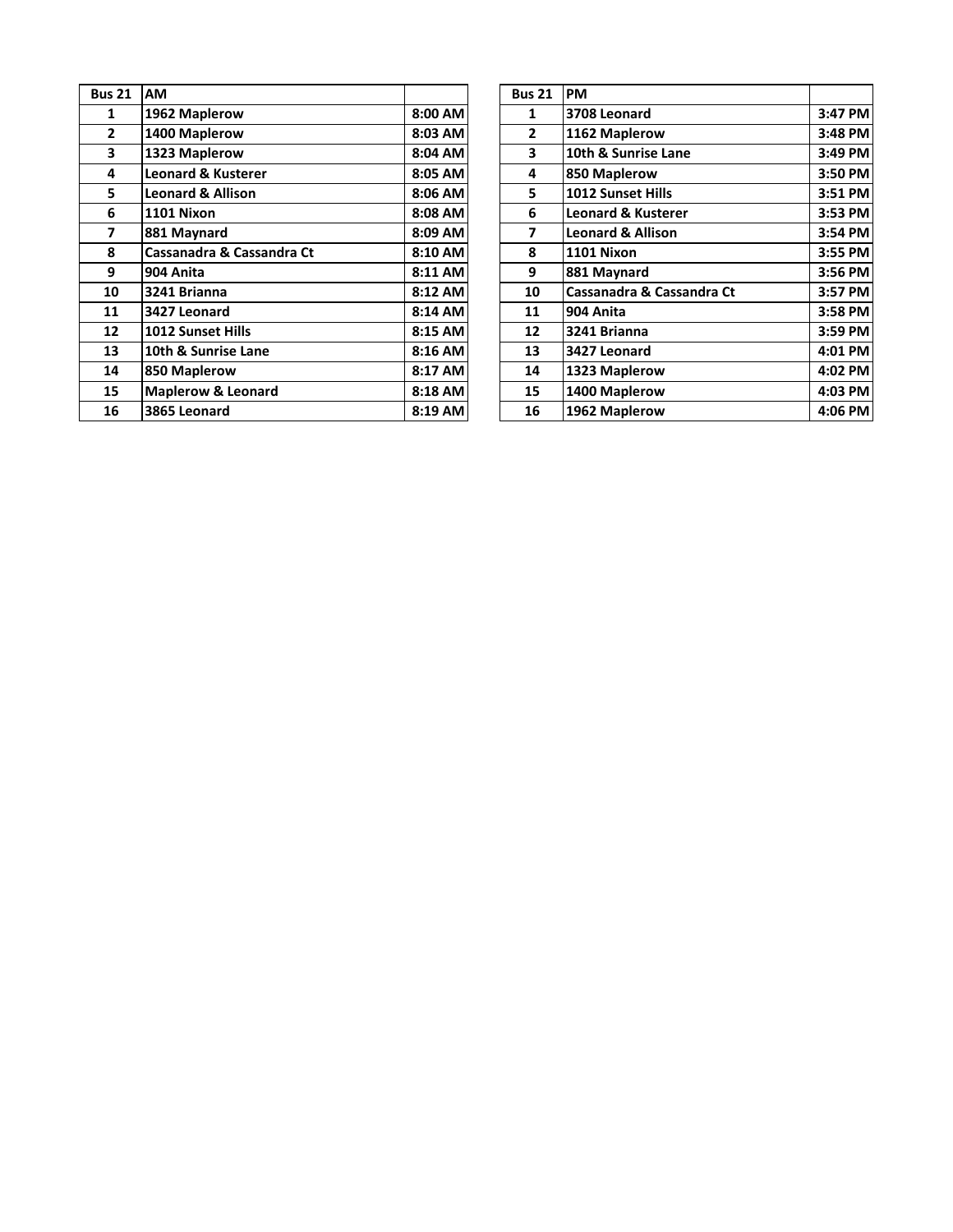| <b>Bus 22</b>            | <b>AM</b>                              |         | <b>Bus 22</b>  | PM         |
|--------------------------|----------------------------------------|---------|----------------|------------|
| 1                        | 3860 Timberlee                         | 7:50 AM | 1              | <b>259</b> |
| $\overline{2}$           | 5 Mile & Jeanola                       | 7:58 AM | $\overline{2}$ | 318        |
| 3                        | 5342 Kenowa                            | 8:01 AM | 3              | Pea        |
| 4                        | 4715 Fruit Ridge                       | 8:03 AM | 4              | 467        |
| 5                        | 3817 Fruit Ridge                       | 8:04 AM | 5              | Pea        |
| 6                        | 4380 Hendershot                        | 8:08 AM | 6              | 438        |
| $\overline{\phantom{a}}$ | Peach Ridge & Applebee Dr              | 8:11 AM | 7              | 386        |
| 8                        | 4675 Peach Ridge                       | 8:12 AM | 8              | 5 M        |
| 9                        | <b>Peach Ridge &amp; Orchard Crest</b> | 8:13 AM | 9              | 534        |
| 10                       | 3187 Peach Ridge                       | 8:15 AM | 10             | 471        |
| 11                       | 2595 4 Mile Rd                         | 8:16 AM | 11             | 318        |

| <b>us 22</b>   | <b>AM</b>                   |           | <b>Bus 22</b> | <b>PM</b>                            |         |
|----------------|-----------------------------|-----------|---------------|--------------------------------------|---------|
| $\mathbf{1}$   | 3860 Timberlee              | 7:50 AM   | 1             | 2595 4 Mile                          | 3:52 PM |
| $2^{\circ}$    | 5 Mile & Jeanola            | 7:58 AM   | 2             | 3187 Peach Ridge                     | 3:54 PM |
| $\mathbf{3}$   | 5342 Kenowa                 | 8:01 AM   | 3             | <b>Peach Ridge and Orchard Crest</b> | 3:56 PM |
| $\overline{a}$ | 4715 Fruit Ridge            | 8:03 AM   | 4             | 4675 Peach Ridge                     | 3:57 PM |
| 5              | 3817 Fruit Ridge            | 8:04 AM   | 5             | Peach Ridge and Apple Bee            | 3:58 PM |
| 6              | 4380 Hendershot             | 8:08 AM   | 6             | 4380 Hendershot                      | 4:02 PM |
| $\overline{7}$ | Peach Ridge & Applebee Dr   | 8:11 AM   |               | 3860 Timberlee                       | 4:09 PM |
| 8              | 4675 Peach Ridge            | $8:12$ AM | 8             | 5 Mile and Jeanola                   | 4:18 PM |
| 9              | Peach Ridge & Orchard Crest | 8:13 AM   | 9             | 5342 Kenowa                          | 4:22 PM |
| 10             | 3187 Peach Ridge            | 8:15 AM   | 10            | 4715 Fruit Ridge                     | 4:25 PM |
| 11             | <b>2595 4 Mile Rd</b>       | 8:16 AM   | 11            | 3187 Fruit Ridge                     | 4:27 PM |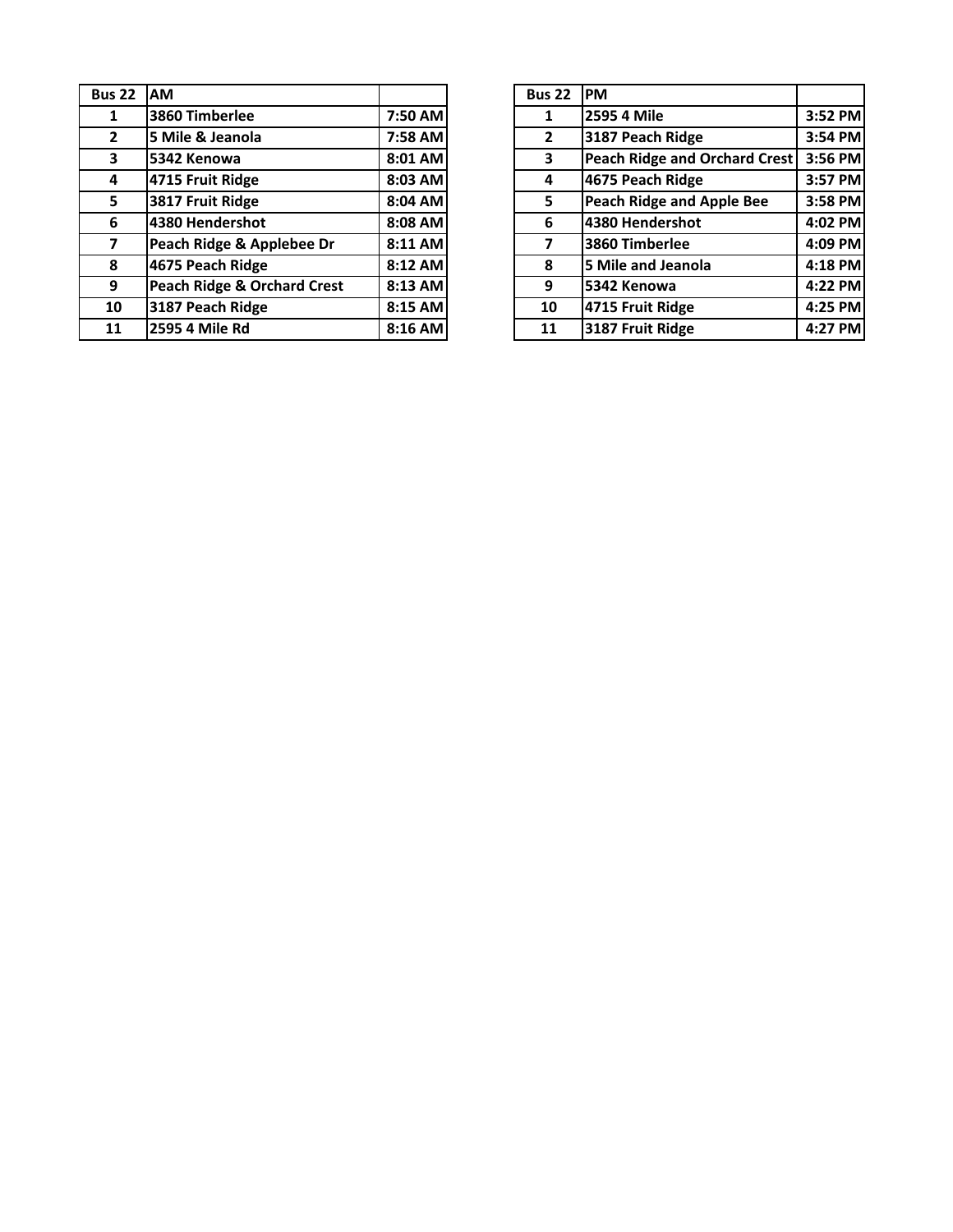| <b>Bus 28</b>  | <b>AM</b>                 |         | <b>Bus 28</b>           | <b>PM</b>  |
|----------------|---------------------------|---------|-------------------------|------------|
| 1              | 4 Mile and Winding Stream | 7:45 AM | 1                       | 461        |
| $\overline{2}$ | 173 Hayes                 | 7:47 AM | $\overline{2}$          | Joh        |
| 3              | 1364 Garfield             | 7:50 AM | 3                       | Joh        |
| 4              | 1514 Jackson              | 7:54 AM | 4                       | 138        |
| 5              | 14619 Washington          | 7:55 AM | 5                       | <b>16t</b> |
| 6              | 1535 Arch                 | 7:56 AM | 6                       | 144        |
| 7              | 14494 16th Ave            | 7:57 AM | $\overline{\mathbf{z}}$ | 146        |
| 8              | <b>State and Maple</b>    | 8:02 AM | 8                       | Ma         |
| 9              | 1752 Berlin Fair          | 8:03 AM | 9                       | <b>Sta</b> |
| 10             | 1973 Berlin Fair          | 8:04 AM | 10                      | 197        |
| 11             | 2300 Berlin Fair          | 8:05 AM | 11                      | 221        |
| 12             | <b>Hayes and Tisch Ct</b> | 8:11 AM | 12                      | 230        |
| 13             | 1829 Hayes                | 8:12 AM | 13                      | Hay        |
| 14             | 16th and Fritz            | 8:14 AM | 14                      | 182        |
| 15             | Johnson and Woodrow       | 8:20 AM | 15                      | 136        |
| 16             | <b>Johnson and Heron</b>  | 8:23 AM | 16                      | 146        |
| 17             | 4610 3 Mile               | 8:25 AM | 17                      | 173        |
|                |                           |         |                         |            |

| <b>S 28</b>             | <b>AM</b>                  |         | <b>Bus 28</b>  | <b>PM</b>                    |         |
|-------------------------|----------------------------|---------|----------------|------------------------------|---------|
| $\mathbf{1}$            | 4 Mile and Winding Stream  | 7:45 AM | 1              | 4610 3 Mile Rd               | 3:47 PM |
| $\overline{2}$          | 173 Hayes                  | 7:47 AM | $\overline{2}$ | Johnson & Heron Dr           | 3:49 PM |
| $\overline{\mathbf{3}}$ | 1364 Garfield              | 7:50 AM | 3              | <b>Johnson &amp; Woodrow</b> | 3:50 PM |
| $\overline{\mathbf{4}}$ | 1514 Jackson               | 7:54 AM | 4              | 13877 16th Ave               | 3:54 PM |
| 5                       | 14619 Washington           | 7:55 AM | 5.             | 16th Ave & Fritz             | 3:55 PM |
| $\boldsymbol{6}$        | 1535 Arch                  | 7:56 AM | 6              | 14494 16th Ave               | 3:56 PM |
| $\overline{\mathbf{z}}$ | 14494 16th Ave             | 7:57 AM | 7              | 14690 16th                   | 3:57 PM |
| $\pmb{8}$               | <b>State and Maple</b>     | 8:02 AM | 8              | <b>Marne Post Office</b>     | 3:59 PM |
| 9                       | 1752 Berlin Fair           | 8:03 AM | 9              | <b>State and Maple</b>       | 4:00 PM |
| 10                      | 1973 Berlin Fair           | 8:04 AM | 10             | 1973 Berlin Fair             | 4:01 PM |
| 11                      | 2300 Berlin Fair           | 8:05 AM | 11             | 2212 Berlin Fair             | 4:04 PM |
| 12                      | <b>Hayes and Tisch Ct</b>  | 8:11 AM | 12             | 2300 Berlin Fair             | 4:05 PM |
| 13                      | 1829 Hayes                 | 8:12 AM | 13             | Hayes & Tisch Ct             | 4:08 PM |
| 14                      | 16th and Fritz             | 8:14 AM | 14             | 1829 Hayes                   | 4:10 PM |
| 15                      | <b>Johnson and Woodrow</b> | 8:20 AM | 15             | 1364 Garfield                | 4:11 PM |
| 16                      | <b>Johnson and Heron</b>   | 8:23 AM | 16             | 14684 8th Ave                | 4:12 PM |
| 17                      | 4610 3 Mile                | 8:25 AM | 17             | 173 Hayes                    | 4:14 PM |
|                         |                            |         | 18             | 4 Mile and Winding Stream    | 4:15 PM |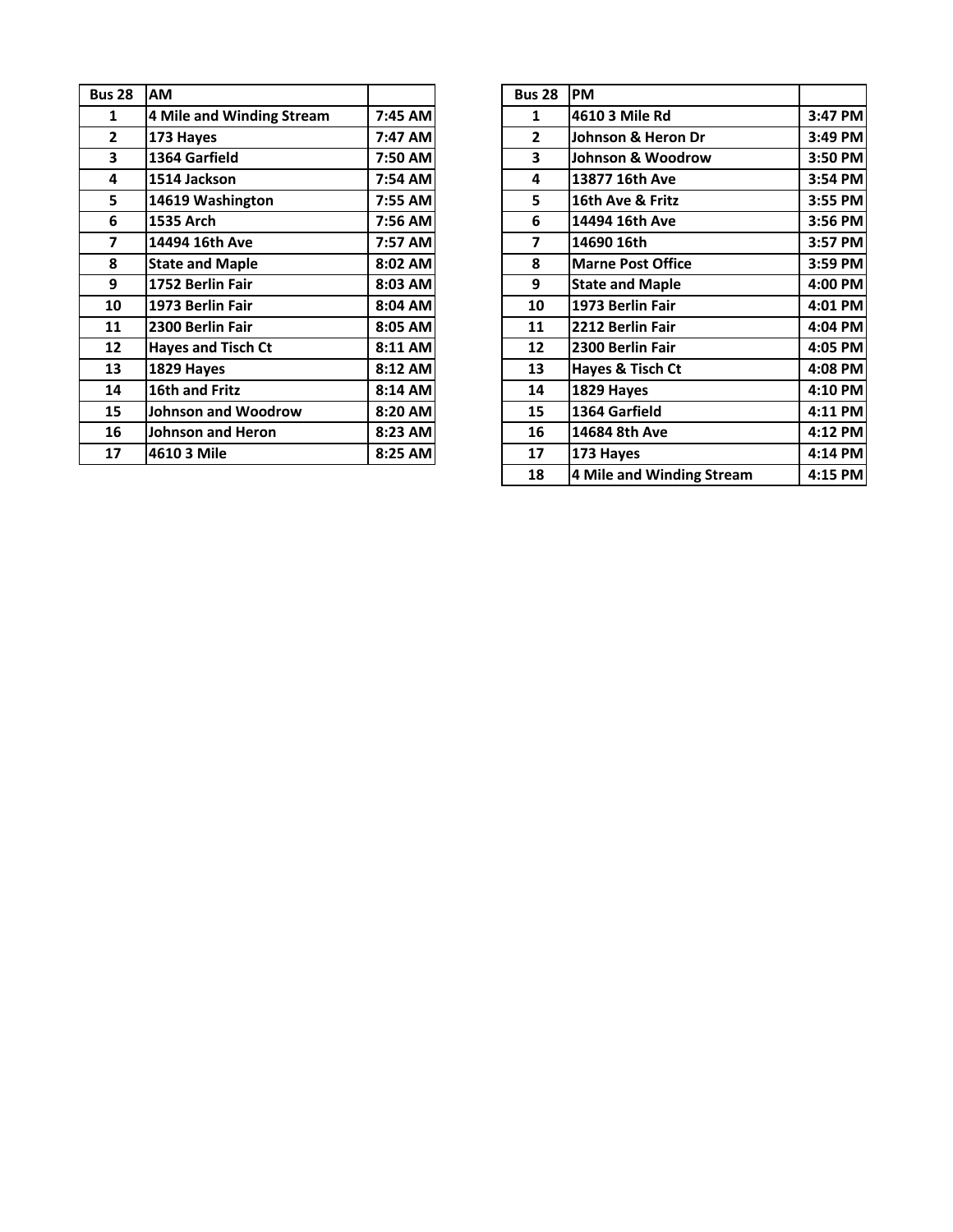| <b>Bus 31</b>  | AM                          |         | <b>Bus 31</b>  | <b>PM</b> |
|----------------|-----------------------------|---------|----------------|-----------|
| 1              | <b>Orchard Hill Daycare</b> | 7:50 AM | 1              | 392       |
| $\overline{2}$ | 1416 Winslow                | 7:53 AM | $\overline{2}$ | 374       |
| 3              | 2065 3 Mile - KinderCare    | 7:57 AM | 3              | 302       |
| 4              | 2142 3 Mile - Apple Tree    | 8:00 AM | 4              | 360       |
| 5              | 3025 4 Mile                 | 8:05 AM | 5              | 141       |
| 6              | 3608 Boyne                  | 8:07 AM | 6              | Orc       |
|                | 3742 Cordes                 | 8:17 AM | 7              | 206       |
| 8              | 3922 Cordes                 | 8:18 AM | 8              | 214       |

| s 31                    | <b>AM</b>                   |         | <b>Bus 31</b>  | <b>IPM</b>                  |           |
|-------------------------|-----------------------------|---------|----------------|-----------------------------|-----------|
| $\mathbf{1}$            | <b>Orchard Hill Daycare</b> | 7:50 AM |                | 3922 Cordes                 | 3:52 PM   |
| $\mathbf{z}$            | 1416 Winslow                | 7:53 AM | $\overline{2}$ | 3742 cordes                 | 3:53 PM   |
| $\overline{\mathbf{3}}$ | 2065 3 Mile - KinderCare    | 7:57 AM | 3              | 3025 4 Mile                 | 3:57 PM   |
| 4                       | 2142 3 Mile - Apple Tree    | 8:00 AM |                | 3603 Boyne                  | $4:03$ PM |
| 5                       | 3025 4 Mile                 | 8:05 AM | 5              | 1416 Winslow                | 4:19 PM   |
| 6                       | <b>3608 Boyne</b>           | 8:07 AM | 6              | <b>Orchard Hill Daycare</b> | $4:22$ PM |
| $\overline{7}$          | 3742 Cordes                 | 8:17 AM | 7              | 2065 3 Mile                 | $4:24$ PM |
| 8                       | 3922 Cordes                 | 8:18 AM | 8              | 2142 3 Mile                 | $4:25$ PM |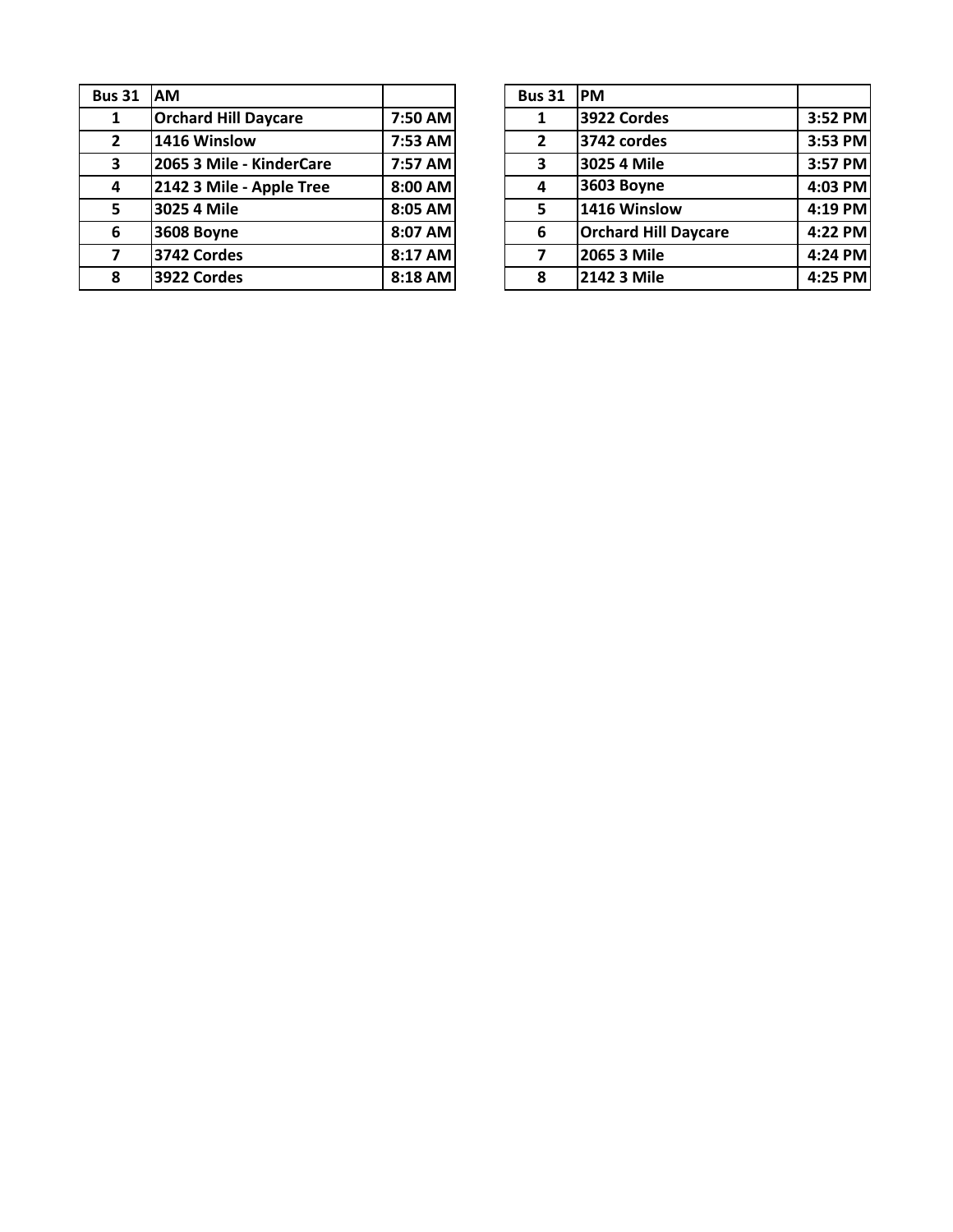| <b>Bus 32</b> | IAM.                      |         | <b>Bus 32</b>  | <b>PM</b>  |
|---------------|---------------------------|---------|----------------|------------|
| 1             | 3787 Remembrance          | 7:49 AM |                | 548        |
| $2^{\circ}$   | 4252 3 Mile (KH Daycare)  | 7:54 AM | $\overline{2}$ | 556        |
| 3             | 14529 16th Ave            | 8:02 AM | 3              | 582        |
| 4             | 3460 Fruit Ridge          | 8:09 AM | 4              | <b>Sto</b> |
| 5.            | <b>Stowe &amp; Moritz</b> | 8:10 AM | 5              | 346        |
| 6             | 5820 Baumhoff             | 8:21 AM | 6              | 145        |
| 7             | 5569 Baumhoff             | 8:22 AM | 7              | 425        |
| 8             | 5483 Baumhoff             | 8:23 AM | 8              | 378        |
|               |                           |         |                |            |

| <b>AM</b>                 |  | <b>Bus 32</b>                                                                                                 | <b>IPM</b>                 |         |
|---------------------------|--|---------------------------------------------------------------------------------------------------------------|----------------------------|---------|
| 3787 Remembrance          |  |                                                                                                               | 5483 Baumhoff M, T, W      | 3:52 PM |
|                           |  | $\overline{2}$                                                                                                | 5569 Baumhoff              | 3:53 PM |
| 14529 16th Ave            |  | 3                                                                                                             | 5820 Baumhoff              | 3:54 PM |
| 3460 Fruit Ridge          |  | 4                                                                                                             | <b>Stowe and St Moritz</b> | 4:04 PM |
| <b>Stowe &amp; Moritz</b> |  | 5                                                                                                             | 3460 Fruit Ridge           | 4:10 PM |
| 5820 Baumhoff             |  | 6                                                                                                             | 14529 16th Ave             | 4:17 PM |
| 5569 Baumhoff             |  |                                                                                                               | 4252 3 Mile KH Daycare     | 4:23 PM |
| 5483 Baumhoff             |  | 8                                                                                                             | 3787 Remembrance           | 4:28 PM |
|                           |  | 7:49 AM<br>4252 3 Mile (KH Daycare) 7:54 AM<br>8:02 AM<br>8:09 AM<br>8:10 AM<br>8:21 AM<br>8:22 AM<br>8:23 AM |                            |         |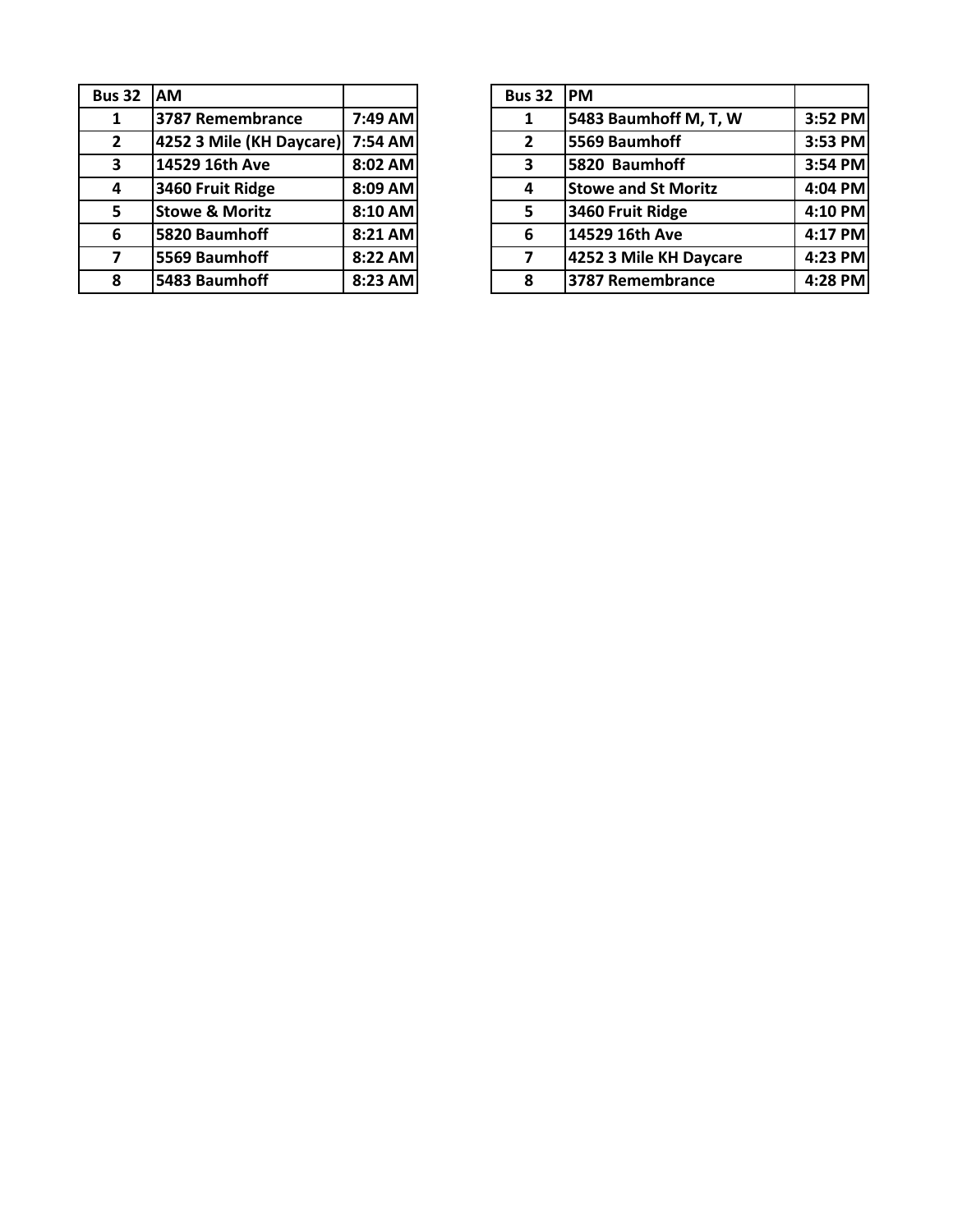| <b>Bus 33</b>  | <b>AM</b>                          |         | <b>Bus 33</b>  | <b>PM</b>      |
|----------------|------------------------------------|---------|----------------|----------------|
| 1              | 990 Old Orchard Dr                 | 7:55 AM | 1              | 990            |
| $\overline{2}$ | 955 Coventry                       | 8:00 AM | $\overline{2}$ | 955            |
| 3              | 990 Woodmont                       | 8:02 AM | 3              | 990            |
| 4              | 700 Kingsbury Place                | 8:06 AM | 4              | <b>700</b>     |
| 5              | 668 Gage                           | 8:07 AM | 5              | 668            |
| 6              | N Center & Ridgeview               | 8:10 AM | 6              | N <sub>C</sub> |
| 7              | <b>Ridge Rd &amp; Riverview Dr</b> | 8:13 AM | 7              | <b>Rid</b>     |
| 8              | N Center & Kingsbury Place         | 8:16 AM | 8              | N <sub>C</sub> |

| s 33           | <b>IAM</b>                         |         | <b>Bus 33</b> | <b>IPM</b>                         |         |
|----------------|------------------------------------|---------|---------------|------------------------------------|---------|
| $\mathbf{1}$   | 990 Old Orchard Dr                 | 7:55 AM |               | 990 Old Orchrd Dr                  | 3:53 PM |
| $\mathbf{z}$   | 955 Coventry                       | 8:00 AM | 2             | 955 Coventry                       | 3:58 PM |
| 3              | 990 Woodmont                       | 8:02 AM | 3             | 990 Woodmont                       | 4:00 PM |
| 4              | 700 Kingsbury Place                | 8:06 AM | 4             | 700 Kingsbury Place                | 4:04 PM |
| 5              | 668 Gage                           | 8:07 AM | 5             | 668 Gage                           | 4:05 PM |
| 6              | N Center & Ridgeview               | 8:10 AM | 6             | N Center & Ridgeview               | 4:08 PM |
| $\overline{ }$ | <b>Ridge Rd &amp; Riverview Dr</b> | 8:13 AM | 7             | <b>Ridge Rd &amp; Riverview Dr</b> | 4:11 PM |
| 8              | N Center & Kingsbury Place         | 8:16 AM | 8             | N Center & Kingsbury Place         | 4:14 PM |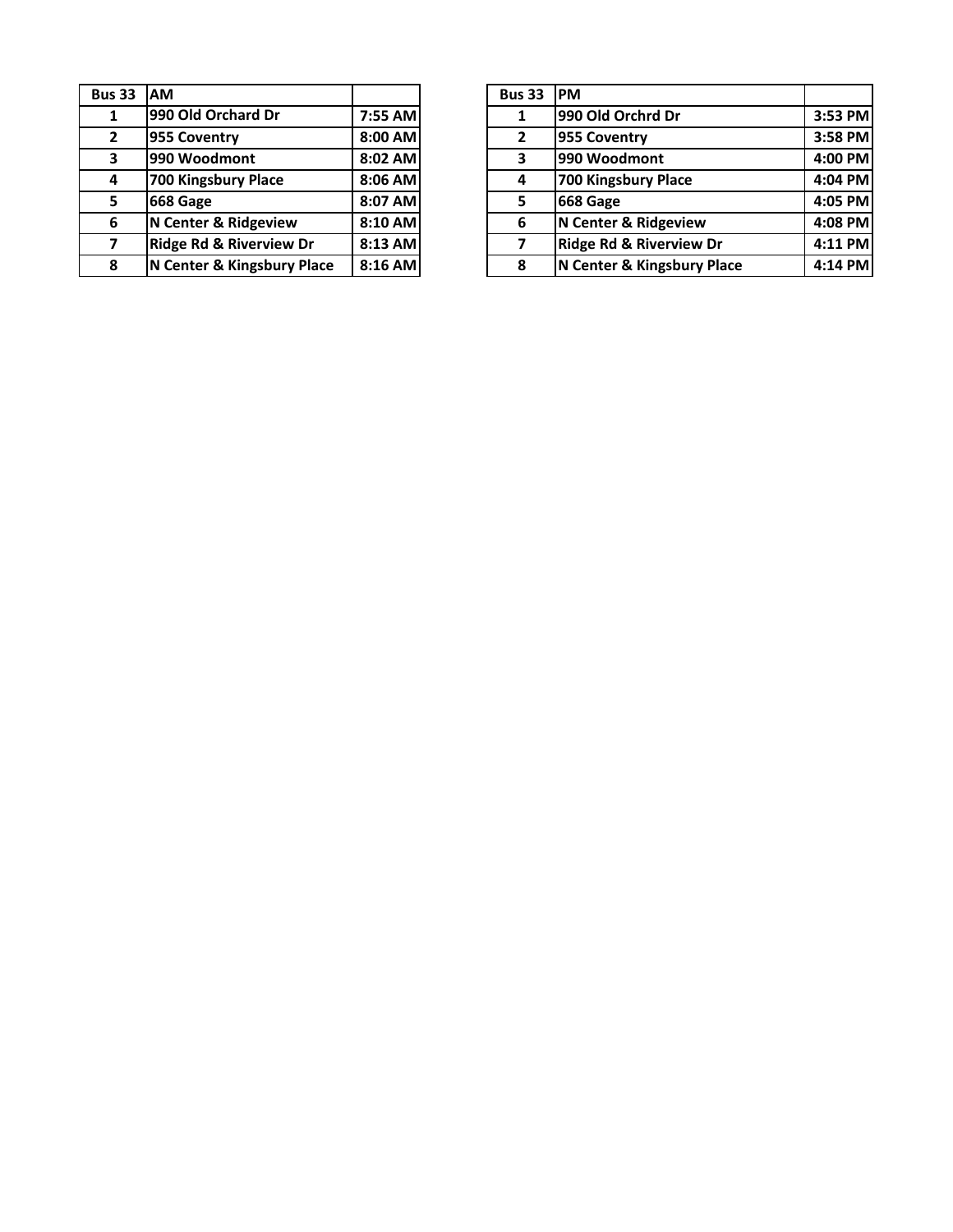| <b>Bus 38</b>           | AM                               |         | <b>Bus 38</b> | <b>PM</b>  |
|-------------------------|----------------------------------|---------|---------------|------------|
| 1                       | <b>Richmond &amp; Deerfield</b>  | 7:58 AM | 1             | Syd        |
| $\mathbf{2}$            | 2130 Wilson                      | 7:59 AM | $\mathbf{2}$  | 393        |
| $\overline{\mathbf{3}}$ | 1941 Manning                     | 8:02 AM | 3             | Car        |
| 4                       | 4114 Mohler                      | 8:03 AM | 4             | 102        |
| 5                       | 4020 Mohler                      | 8:04 AM | 5             | 919        |
| 6                       | <b>1839 Stark</b>                | 8:05 AM | 6             | 390        |
| 7                       | 1772 Kinney                      | 8:06 AM | 7             | Gra        |
| 8                       | Kinney & Shannon                 | 8:07 AM | 8             | 154        |
| 9                       | <b>Kinney &amp; Tall Timbers</b> | 8:08 AM | 9             | <b>Sta</b> |
| 10                      | 3900 Marlboro                    | 8:10 AM | 10            | 386        |
| 11                      | <b>Carrington and Thornwyk</b>   | 8:12 AM | 11            | Kin        |
| 12                      | 1023 Thornwyk                    | 8:13 AM | 12            | 163        |
| 13                      | 919 Thornwyk                     | 8:14 AM | 13            | 177        |
| 14                      | 3934 Avery                       | 8:16 AM | 14            | 183        |
| 15                      | Sydney & Sydney Ct               | 8:17 AM | 15            | 402        |
| 16                      | Granada & Sierra                 | 8:20 AM | 16            | 407        |
| 17                      | 1558 Sierra                      | 8:21 AM | 17            | 191        |
| 18                      | 1549 Trinidad                    | 8:22 AM | 48            | Ricl       |
| 19                      | <b>Trinidad &amp; Stark</b>      | 8:23 AM | 19            | 213        |

| <b>us 38</b>            | <b>AM</b>                        |         | <b>Bus 38</b> | <b>PM</b>                     |           |
|-------------------------|----------------------------------|---------|---------------|-------------------------------|-----------|
| $\mathbf{1}$            | <b>Richmond &amp; Deerfield</b>  | 7:58 AM | 1             | <b>Sydney &amp; Sydney Ct</b> | 3:52 PM   |
| $\overline{2}$          | 2130 Wilson                      | 7:59 AM | $\mathbf{2}$  | 3934 Avery                    | 3:53 PM   |
| $\overline{\mathbf{3}}$ | 1941 Manning                     | 8:02 AM | 3             | Carrington and thornwyk       | 3:55 PM   |
| $\overline{\mathbf{4}}$ | 4114 Mohler                      | 8:03 AM | 4             | 1023 Thornwyk                 | 3:56 PM   |
| 5                       | 4020 Mohler                      | 8:04 AM | 5             | 919 Thornwyk                  | 3:58 PM   |
| $\boldsymbol{6}$        | <b>1839 Stark</b>                | 8:05 AM | 6             | 3900 Mrlboro                  | 4:00 PM   |
| $\overline{\mathbf{z}}$ | 1772 Kinney                      | 8:06 AM | 7             | <b>Granada and Sierra</b>     | 4:02 PM   |
| 8                       | Kinney & Shannon                 | 8:07 AM | 8             | 1549 Trinidad                 | 4:04 PM   |
| 9                       | <b>Kinney &amp; Tall Timbers</b> | 8:08 AM | 9             | <b>Stark and Trinidad</b>     | 4:05 PM   |
| 10                      | 3900 Marlboro                    | 8:10 AM | 10            | 3865 Leonard                  | 4:07 PM   |
| 11                      | <b>Carrington and Thornwyk</b>   | 8:12 AM | 11            | <b>Kinney and Shannon</b>     | 4:09 PM   |
| 12                      | 1023 Thornwyk                    | 8:13 AM | 12            | 1631 Kinney                   | 4:10 PM   |
| 13                      | 919 Thornwyk                     | 8:14 AM | 13            | 1772 Kinney                   | 4:12 PM   |
| 14                      | 3934 Avery                       | 8:16 AM | 14            | <b>1839 Stark</b>             | 4:14 PM   |
| 15                      | <b>Sydney &amp; Sydney Ct</b>    | 8:17 AM | 15            | 4020 Mohler                   | 4:15 PM   |
| 16                      | Granada & Sierra                 | 8:20 AM | 16            | 4072 Mohler                   | $4:18$ PM |
| 17                      | 1558 Sierra                      | 8:21 AM | 17            | 1919 Manning                  | 4:19 PM   |
| 18                      | 1549 Trinidad                    | 8:22 AM | 48            | <b>Richmond Deerfield</b>     | 4:21 PM   |
| 19                      | <b>Trinidad &amp; Stark</b>      | 8:23 AM | 19            | 2130 Wilson                   | 4:22 PM   |